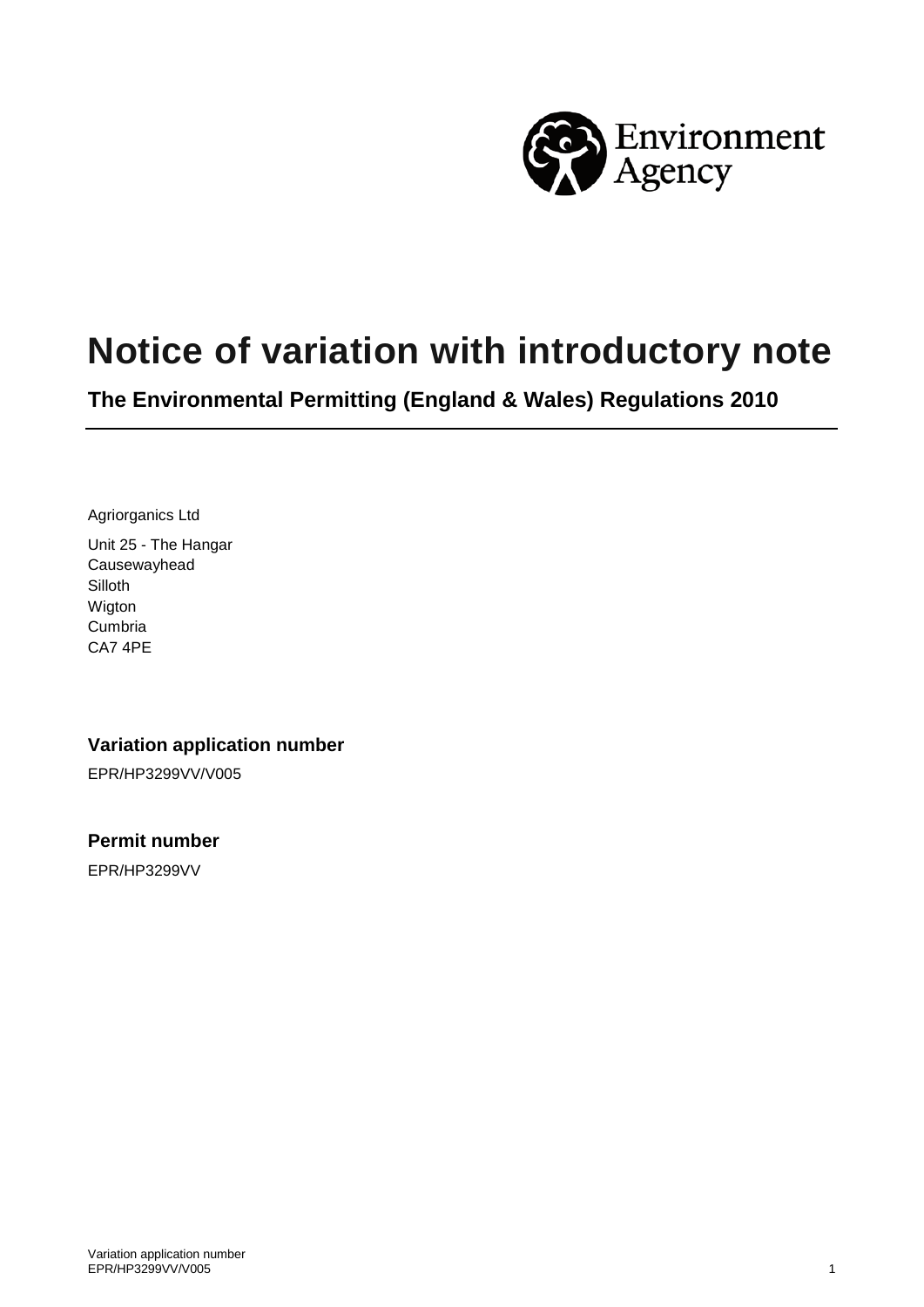# **Unit 25 - The Hangar Permit number EPR/HP3299VV**

### **Introductory note**

### **This introductory note does not form a part of the notice**

The following notice gives notice of the variation of an environmental permit.

The operator has applied to:

- Include an additional treatment for Activity A; being the mechanical sorting, separation, screening, baling, shredding, crushing or compaction of wastes, entering and leaving both the in-vessel composting (A2 activity), biological treatment (A4 activity) and waste transfer station (A1 activity). The restriction on the existing biological treatment activity (A4 activity), to accept only organic fines from Mechanical Biological Treatment (MBT), is now removed, allowing mechanically as well as both mechanically and biologically treated waste to be accepted in accordance with the Operating techniques. All wastes codes except 19 12 12 are deleted from Schedule 2 table S2.4 as these wastes are no longer required for biological treatment.
- The operator has applied to expand the number of specified 'organic fines' producers to include sources that have been only subject to mechanical as well as mechanical and biological treatment (Schedule 2, A4 activity). Schedule 1, table S1.2 and Schedule 2, table S2.4 have been amended accordingly.
- Include a new activity, the composting in open windrow systems (Activity A5), which concerns the treatment of the organic fraction arising specifically from road sweepings (20 03 03).

Included in this variation is an Environment Agency initiated variation to amend Schedule 2, table S2.1(linked to A1 activity) to include two new waste codes (10 13 12\*, 19 02 04\*) to bring it into line with Standard Rules 2010No.4, and to remove the exclusion that prevents the acceptance of four waste types listed within this table since these are powders by their nature. Also included is an Environment Agency initiated variation to amend Schedule 2, table S2.3 to include two new waste codes (10 13 13 and 19 02 04\*) to bring it in line with Standard Rules 2010No.4.

The schedules specify the changes made to the original permit.

The status log of a permit sets out the permitting history, including any changes to the permit reference number.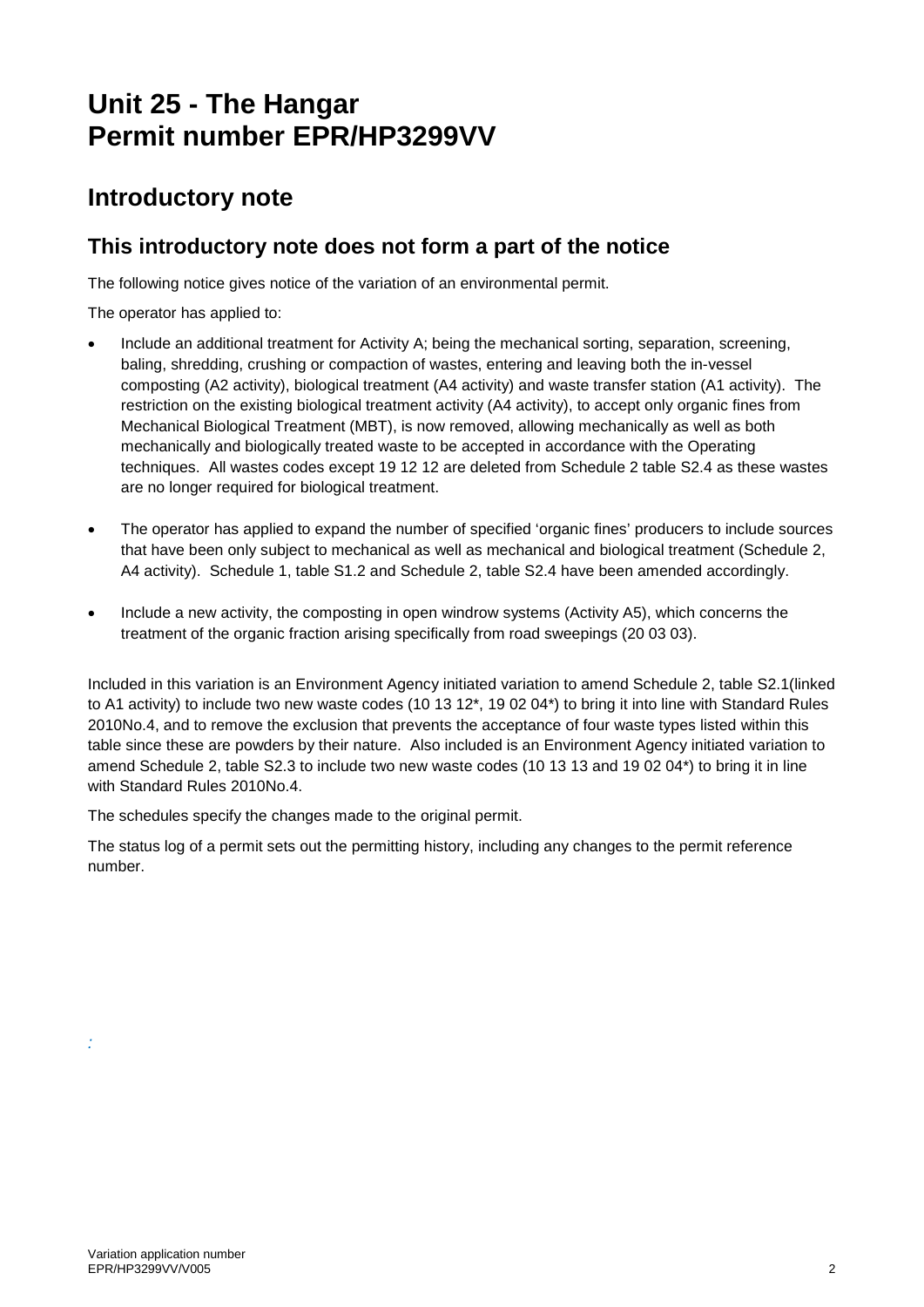| <b>Status log of the permit</b>                                                       |                       |                                                                                                                                                                                                                                                                                                                                                                                                                                                                                                                                                                                                                                                                                                                                                           |  |
|---------------------------------------------------------------------------------------|-----------------------|-----------------------------------------------------------------------------------------------------------------------------------------------------------------------------------------------------------------------------------------------------------------------------------------------------------------------------------------------------------------------------------------------------------------------------------------------------------------------------------------------------------------------------------------------------------------------------------------------------------------------------------------------------------------------------------------------------------------------------------------------------------|--|
| <b>Description</b>                                                                    | <b>Date</b>           | <b>Comments</b>                                                                                                                                                                                                                                                                                                                                                                                                                                                                                                                                                                                                                                                                                                                                           |  |
| Application received<br>EPR/HP3299VV/A001                                             | Duly made<br>01/07/10 | Application for standard rules SR2008No3_75kte.                                                                                                                                                                                                                                                                                                                                                                                                                                                                                                                                                                                                                                                                                                           |  |
| Permit determined<br>EPR/HP3299VV                                                     | 12/07/10              | Permit issued to Agriorganics Ltd.                                                                                                                                                                                                                                                                                                                                                                                                                                                                                                                                                                                                                                                                                                                        |  |
| Variation application<br>EPR/HP3299VV/V002                                            | Duly made<br>14/10/11 | Application to vary to extend the site boundary.                                                                                                                                                                                                                                                                                                                                                                                                                                                                                                                                                                                                                                                                                                          |  |
| Variation determined<br>EPR/HP3299VV                                                  | 29/11/11              | Varied permit issued.                                                                                                                                                                                                                                                                                                                                                                                                                                                                                                                                                                                                                                                                                                                                     |  |
| Variation application<br>EPR/HP3299VV/V003                                            | Duly made<br>03/04/12 | Application to add three waste types and to allow<br>waste transfer activities, mixing and blending<br>activities and composting activities. Variation<br>resulted in the issue of bespoke conditions and<br>the deletion of standard rules SR2008No3_75kte<br>from the permit                                                                                                                                                                                                                                                                                                                                                                                                                                                                            |  |
| Variation determined<br>EPR/HP3299VV                                                  | 31/08/12              | Varied permit issued.                                                                                                                                                                                                                                                                                                                                                                                                                                                                                                                                                                                                                                                                                                                                     |  |
| Variation application<br>EPR/HP3299VV/V004                                            | Duly made<br>02/11/12 | Application to add waste types to the permit, add<br>a biological treatment activity and to reduce the<br>total annual quantity of waste accepted at the site<br>for composting. An Environment Agency variation<br>is included to add monitoring conditions, to<br>remove the exclusions within schedule 2, table<br>S2.3 and to add a 75 tonnes in any one day limit<br>for the aggregate quantity of waste treated at the<br>site for the A2 and A4 activities.                                                                                                                                                                                                                                                                                        |  |
| Additional information received in<br>response to Schedule 5 notice<br>dated 16/11/12 | 03/01/13              | Application contact submitted the following<br>documents in response to the Schedule 5 notice:<br>• Schedule 5 notice response email dated<br>03/01/13<br>Applicant confirmed that waste codes 10 01 01<br>and 10 01 03 no longer required<br>• Analytical data for fines from FCC Environment<br>at Melton (report dated Dec 12) and analytical<br>data from The Maltings composted material<br>(report dated 26/06/12)<br>• Agri-organics IVC Composting Facility<br>Baseline Bioaerosols Sampling September<br>2012 Report<br>Hazard Analysis Critical Control Point<br>(HACCP) Plan dated 20/09/12<br>Application and Inspection form for approval to<br>treat animal by-products and/or catering waste<br>in composting or biogas plants (Rev 06/12) |  |
| Additional information received in<br>response to Schedule 5 notice<br>dated 16/11/12 | 08/01/13              | Application contact submitted the following<br>documents in response to the Schedule 5 notice:<br>Schedule 5 notice response email dated<br>08/01/13<br>• Analytical data from Shanks Waste<br>Management (report dated 21/08/12)                                                                                                                                                                                                                                                                                                                                                                                                                                                                                                                         |  |
| Additional information received in<br>response to Schedule 5 notice<br>dated 01/02/13 | 14/02/13              | Application contact submitted the following<br>documents in response to the Schedule 5 notice:<br>• Environmental Management System, Hangar<br>25 - Version 6 dated 14 February 2013<br>Applicant confirmed that waste code 10 13 04<br>no longer required                                                                                                                                                                                                                                                                                                                                                                                                                                                                                                |  |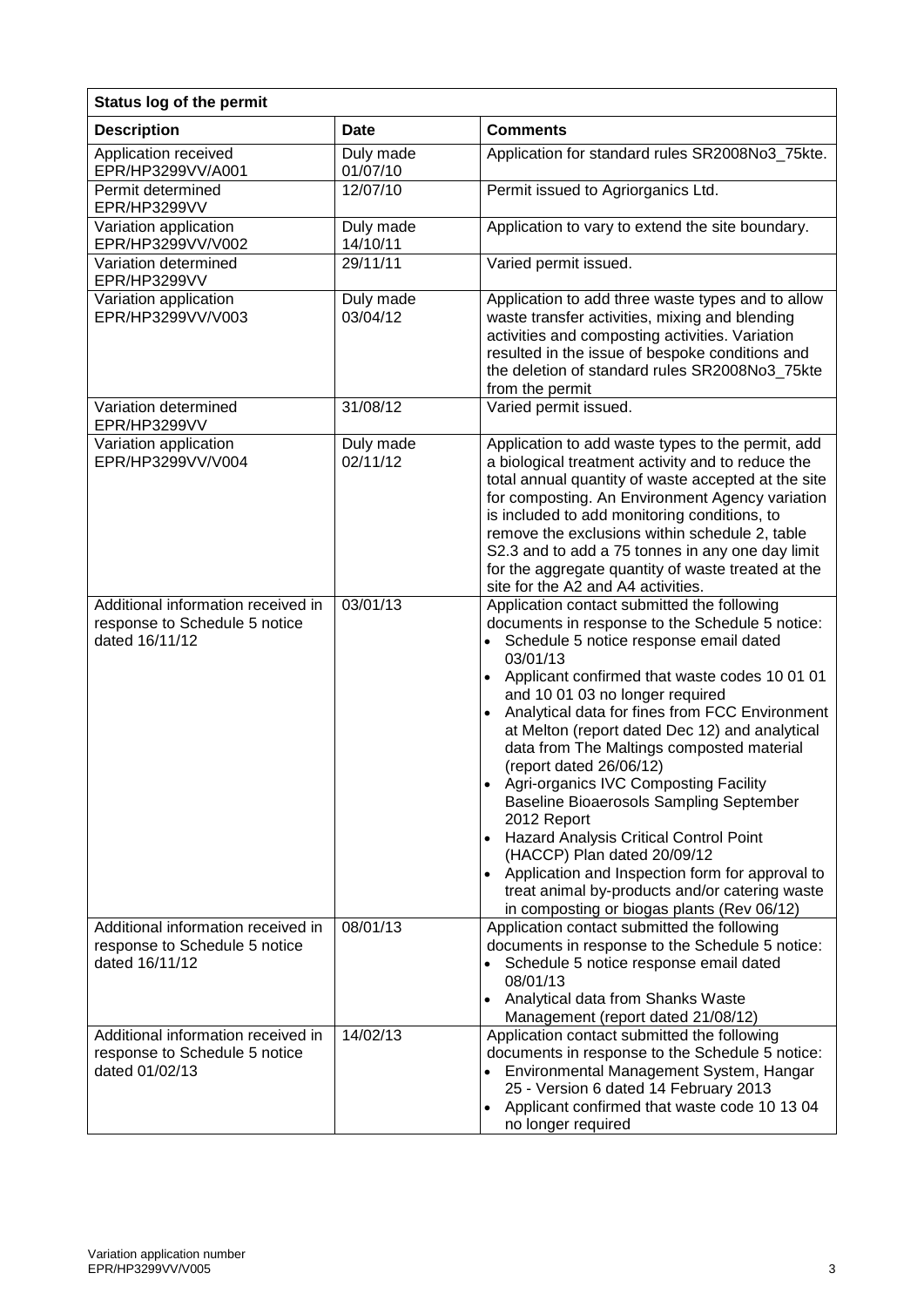| <b>Status log of the permit</b>                                                       |                       |                                                                                                                                                                                                                                                         |  |
|---------------------------------------------------------------------------------------|-----------------------|---------------------------------------------------------------------------------------------------------------------------------------------------------------------------------------------------------------------------------------------------------|--|
| <b>Description</b>                                                                    | <b>Date</b>           | <b>Comments</b>                                                                                                                                                                                                                                         |  |
| Additional information received in<br>response to Schedule 5 notice<br>dated 01/02/13 | 20/02/13              | Application contact submitted the following<br>revised document in response to the Schedule 5<br>notice:<br>• Environmental Management System, Hangar<br>25 - Version 7 dated 20 February 2013                                                          |  |
| Variation determined<br>EPR/HP3299VV                                                  | 08/03/13              | Varied permit issued.                                                                                                                                                                                                                                   |  |
| Variation application<br>EPR/HP3299VV/V005                                            | Duly made<br>10/02/14 | Application to vary the permit.                                                                                                                                                                                                                         |  |
| Additional information received in<br>response to Area Office<br>compliance review    | 25/09/14              | DR4 report - Biodegradability of MBT fines,<br>$\bullet$<br>dated 18/9/14.<br>Waste acceptance criteria version 5, dated<br>October 2014.                                                                                                               |  |
| Additional information received in<br>response to Schedule 5 notice<br>dated 29/05/14 | 22/05/15              | Application contact submitted the following<br>revised document in response to the Schedule 5<br>notice:<br>• Environmental Management System v11.4<br>dated 19/5/2015.<br>Non Technical Summary (in line with EMS<br>Version 11.4), dated 19 May 2015. |  |
| Additional information received in<br>response to Schedule 5 notice<br>dated 29/05/14 | 19/06/15              | Application contact submitted the following<br>revised document in response to the Schedule 5<br>notice: Supplementary table 1.0 Agriorganics -<br>Suppliers of non-source segregated waste, dated<br>19 June 2015.                                     |  |
| Variation determined<br>EPR/HP3299VV                                                  | 09/07/15              | Varied permit issued.                                                                                                                                                                                                                                   |  |

End of introductory note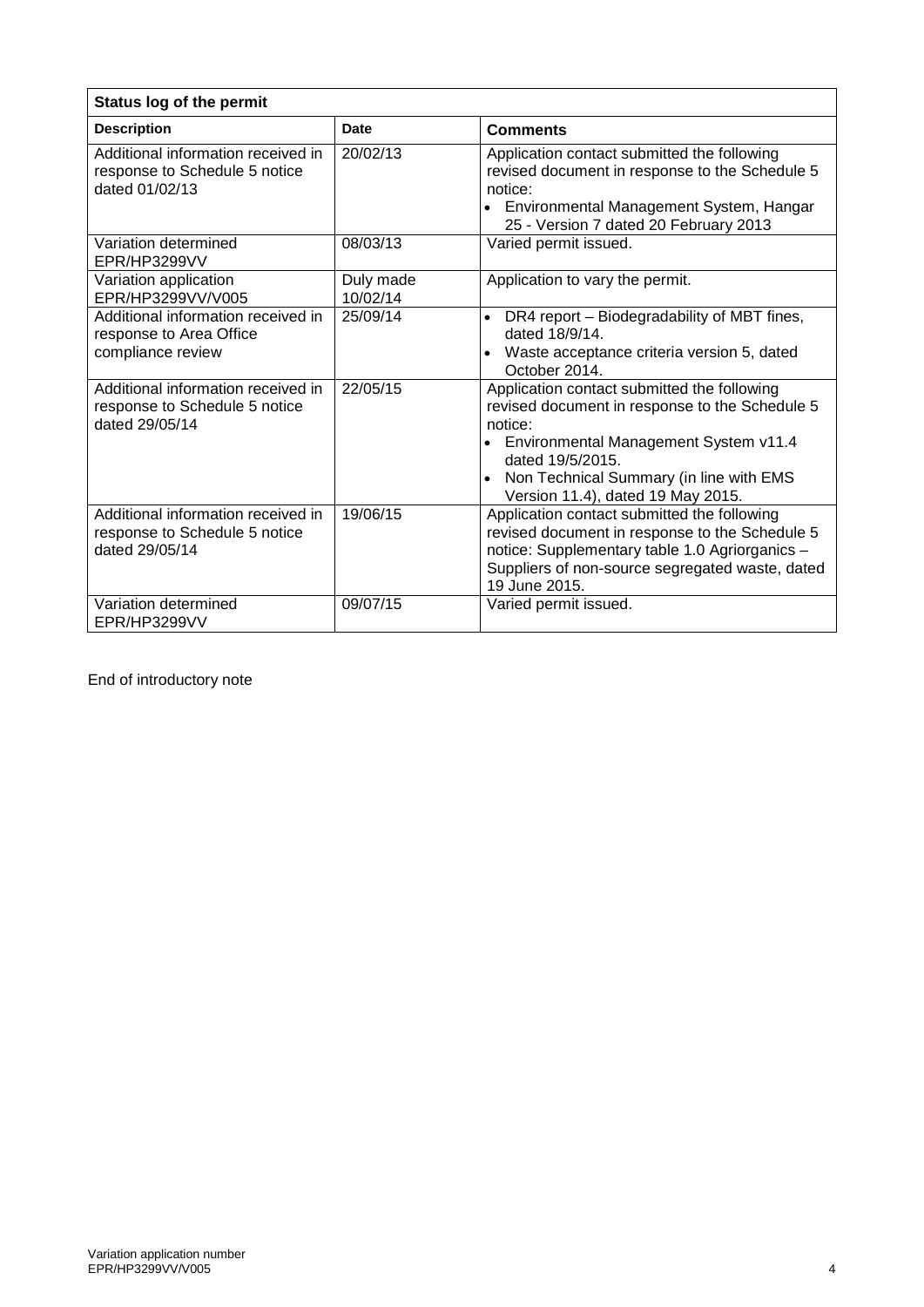# **Notice of variation**

## **The Environmental Permitting (England and Wales) Regulations 2010**

The Environment Agency in exercise of its powers under regulation 20 of the Environmental Permitting (England and Wales) Regulations 2010 varies

#### **Permit number**

**EPR/HP3299VV**

#### **Issued to**

**Agriorganics Ltd** ("the operator")

whose registered office is

**Arkleby Hall Arkleby Wigton Cumbria CA7 2BQ**

company registration number 05810695

to operate a regulated facility at

**Unit 25 - The Hangar Causewayhead Silloth Wigton Cumbria CA7 4PE**

to the extent set out in the schedules.

The notice shall take effect from 09/07/2015

| <b>Name</b>  | <b>Date</b> |
|--------------|-------------|
| lan Brindley | 09/07/2015  |

Authorised on behalf of the Environment Agency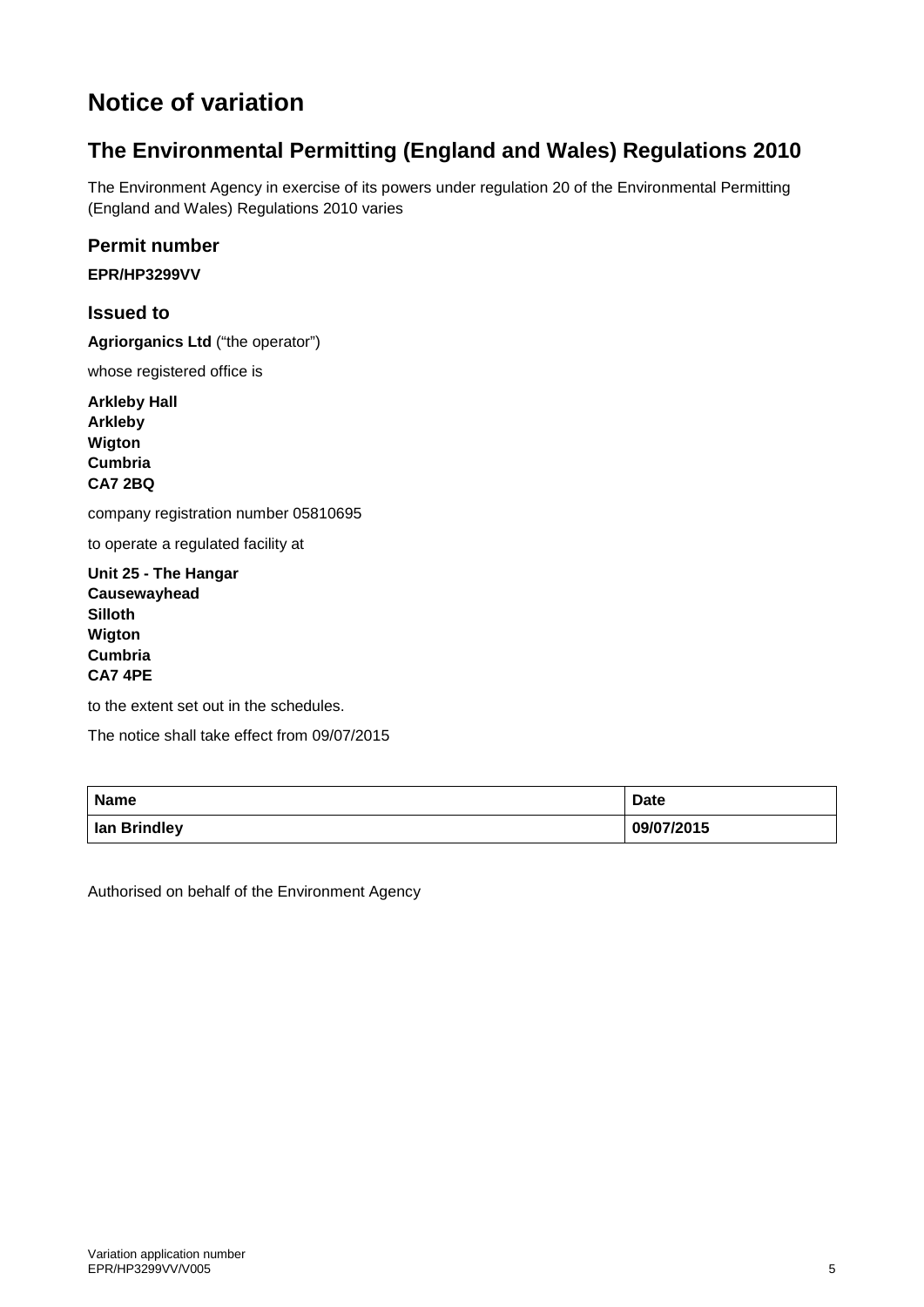#### **Schedule 1 – conditions to be deleted**

None

#### **Schedule 2 – conditions to be amended**

The following conditions are amended as a result of the application made by the operator

Condition 2.3.2

2.3.2 Waste shall only be accepted if:

- (a) it is of a type and quantity listed in schedule 2 tables S2.1, S2.2, S2.3, S2.4 and S2.5
- (b) it conforms to the description in the documentation supplied by the producer and holder.

Schedule 1, table S1.1 Schedule 1, table S1.2 Schedule 2, table S2.4

(see amended tables below)

The following conditions are amended as detailed, following an Environment Agency initiated variation Schedule 2, table S2.1 Schedule 2, table S2.3 (see amended tables below) Schedule 6, Interpretation

#### **Schedule 3 – conditions to be added**

The following conditions are added as a result of the application made by the operator

Schedule 2, table S2.5 (see table below)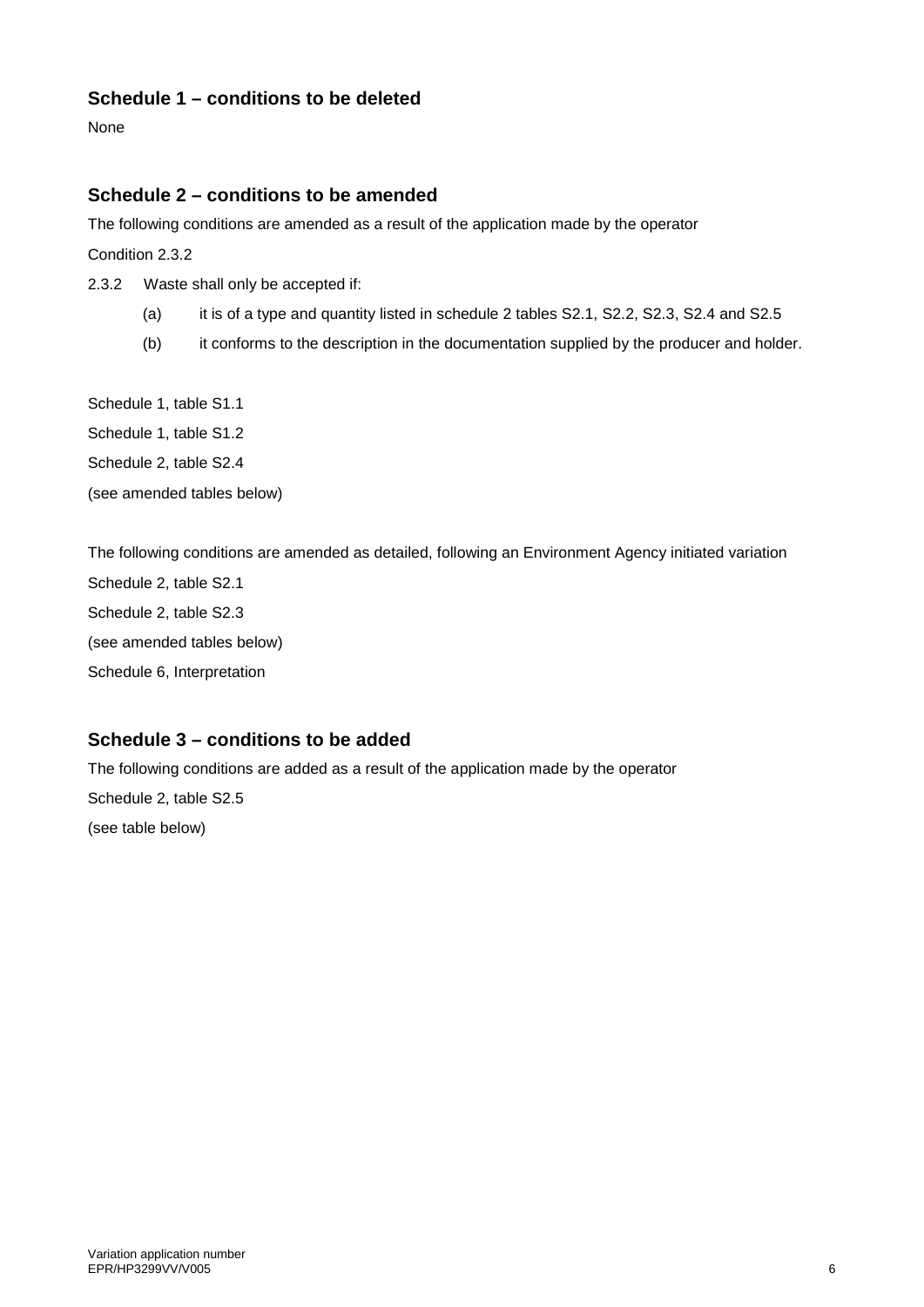| <b>Table S1.1 activities</b>                                                                                      |                                                                                                                                                                        |                                                                                                                                                                                                                                      |  |
|-------------------------------------------------------------------------------------------------------------------|------------------------------------------------------------------------------------------------------------------------------------------------------------------------|--------------------------------------------------------------------------------------------------------------------------------------------------------------------------------------------------------------------------------------|--|
| <b>Activity</b><br>reference                                                                                      | <b>Description of activities for</b><br>waste operations                                                                                                               | <b>Limits of activities</b>                                                                                                                                                                                                          |  |
| $\overline{A}1 -$<br>Household,<br>commercial<br>and industrial<br>waste<br>transfer<br>station with<br>treatment | D15: Storage pending any of the<br>operations numbered D1 to D14<br>(excluding temporary storage,<br>pending collection, on the site<br>where it was produced)         | Treatment consisting only of manual & mechanical<br>sorting, separation, screening, baling, shredding,<br>crushing or compaction of waste into different<br>components for disposal (no more than 50 tonnes per<br>day) or recovery. |  |
|                                                                                                                   | R13: Storage of waste pending<br>any of the operations numbered<br>R1 to R12 (excluding temporary<br>storage, pending collection, on<br>the site where it is produced) | No more than a total of 50 tonnes of intact and<br>shredded waste vehicle tyres (waste codes 16 01 03<br>and 19 12 04) shall be stored at the site.<br>Waste types as specified in table S2.1.                                       |  |
|                                                                                                                   | D14: Repackaging prior to<br>submission to any of the<br>operations numbered D1 to D13                                                                                 |                                                                                                                                                                                                                                      |  |
|                                                                                                                   | R3: Recycling/reclamation of<br>organic substances which are not<br>used as solvents                                                                                   |                                                                                                                                                                                                                                      |  |
|                                                                                                                   | R4: Recycling/reclamation of<br>metals and metal compounds                                                                                                             |                                                                                                                                                                                                                                      |  |
|                                                                                                                   | R5: Recycling/reclamation of<br>other inorganic materials                                                                                                              |                                                                                                                                                                                                                                      |  |
| $A2 -$<br>Composting<br>in closed                                                                                 | R13: Storage of wastes pending<br>any of the operations numbered<br>R1 to R12                                                                                          | Physical and mechanical treatment, composting and<br>maturation of the types of waste listed in table S2.2 to<br>produce compost.                                                                                                    |  |
| systems (in-<br>vessel                                                                                            | R3: Recycling/reclamation of<br>organic substances which are not<br>used as solvents                                                                                   | Secure storage of wastes listed in table S2.2.                                                                                                                                                                                       |  |
| composting)                                                                                                       |                                                                                                                                                                        | The aggregate quantity of waste treated at the site for<br>the A2 and A4 activities shall be no more than 75<br>tonnes in any one day.                                                                                               |  |
|                                                                                                                   |                                                                                                                                                                        | The treatment capacity of any plant shall not exceed<br>10 tonnes per day of animal waste.                                                                                                                                           |  |
|                                                                                                                   |                                                                                                                                                                        | The total waste stored and treated shall not consist of<br>more than:                                                                                                                                                                |  |
|                                                                                                                   |                                                                                                                                                                        | one sixth paper or cardboard;<br>(i)<br>one third manure;<br>(ii)<br>one sixth in total of all wastes listed in table S2.2.<br>(iii)                                                                                                 |  |
|                                                                                                                   |                                                                                                                                                                        | The storage, physical treatment, composting and<br>maturation of wastes shall take place only in a<br>contained system on an impermeable surface with<br>sealed drainage system.                                                     |  |
|                                                                                                                   |                                                                                                                                                                        | The storage, physical treatment and composting of<br>wastes under anaerobic conditions shall be<br>prevented.                                                                                                                        |  |
|                                                                                                                   |                                                                                                                                                                        | Each composting batch shall undergo an identifiable<br>sanitisation and stabilisation stage. The sanitisation<br>of wastes shall take place in a closed system<br>incorporating a bio-filter and/or equivalent abatement             |  |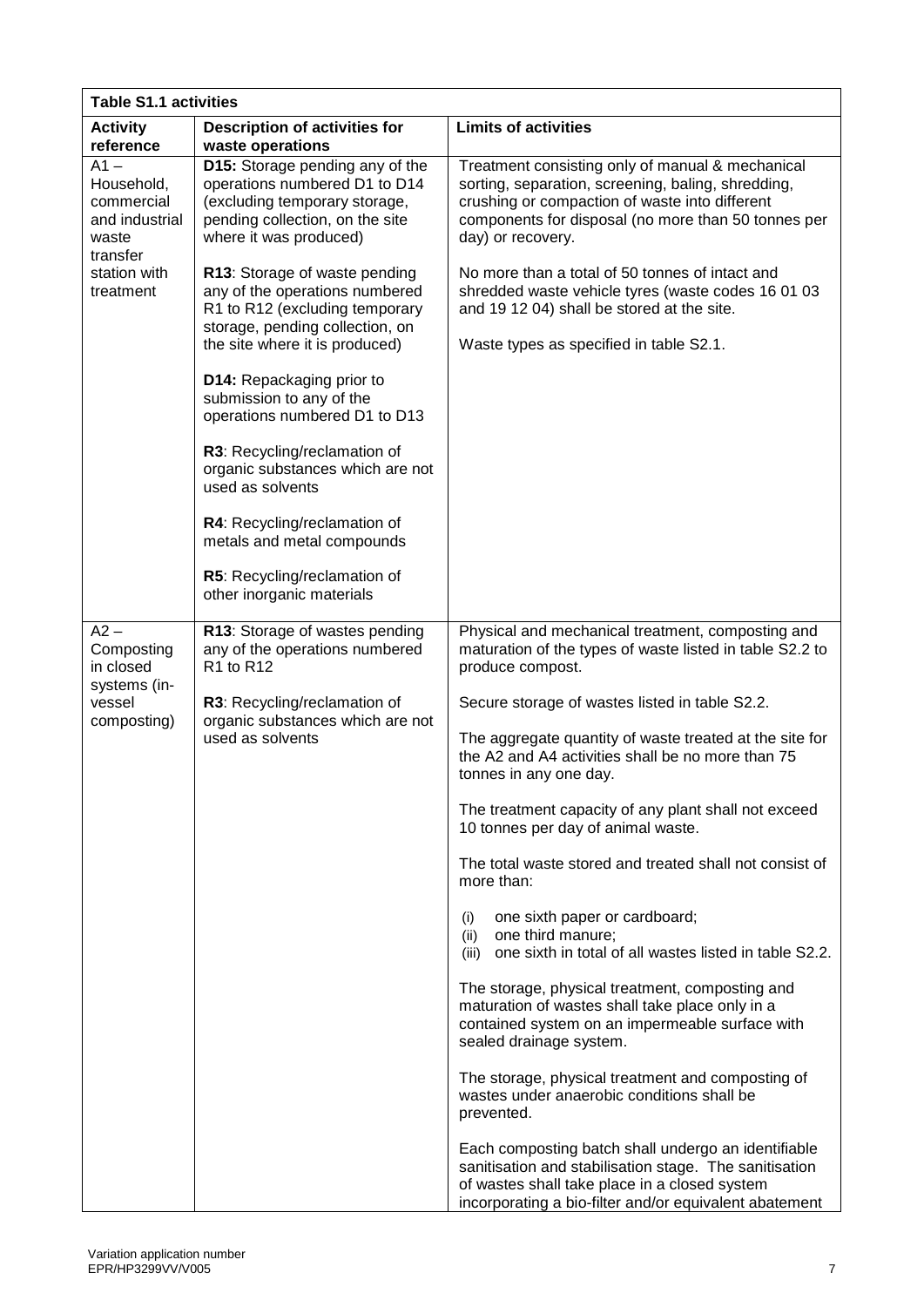| <b>Table S1.1 activities</b>                                                                                   |                                                                                                                                                                                                                                                                |                                                                                                                                                                                                                                                                                                                                                                                                                                                                                                                                                                                                                         |  |
|----------------------------------------------------------------------------------------------------------------|----------------------------------------------------------------------------------------------------------------------------------------------------------------------------------------------------------------------------------------------------------------|-------------------------------------------------------------------------------------------------------------------------------------------------------------------------------------------------------------------------------------------------------------------------------------------------------------------------------------------------------------------------------------------------------------------------------------------------------------------------------------------------------------------------------------------------------------------------------------------------------------------------|--|
| <b>Activity</b><br>reference                                                                                   | <b>Description of activities for</b><br>waste operations                                                                                                                                                                                                       | <b>Limits of activities</b>                                                                                                                                                                                                                                                                                                                                                                                                                                                                                                                                                                                             |  |
|                                                                                                                |                                                                                                                                                                                                                                                                | system.<br>The bio-filter and/or equivalent abatement system<br>shall be specifically designed to minimise the release<br>of odour, bio-aerosols and micro-organisms and<br>maintained for the process undertaken and be fit for<br>purpose.<br>Waste types as specified in table S2.2.                                                                                                                                                                                                                                                                                                                                 |  |
| $A3 -$<br>Blending and<br>mixing                                                                               | R13: Storage of waste pending<br>any of the operations numbered<br>R1 to R12 (excluding temporary<br>storage, pending collection, on<br>the site where it is produced)<br>R5: Recycling/ reclamation of<br>other inorganic compounds                           | Treatment of wastes listed in table S2.3 consisting<br>only of mixing for the purpose of blending and<br>recovery as a soil fertiliser.<br>Waste for blending must be able to be used without<br>risk to the end receiving soil.<br>The total quantities of wastes in storage or undergoing<br>mixing and blending treatment shall not exceed 8000<br>tonnes at any one time.<br>No more than 10 tonnes per day of hazardous waste<br>to be treated at the site for recovery under an [R5]<br>activity.<br>Waste types as specified in table S2.3.                                                                      |  |
| $A4 -$<br>Biological<br>treatment in<br>closed<br>systems (in-<br>vessel<br>composting)<br>of organic<br>fines | R13: Storage of waste pending<br>any of the operations numbered<br>R1 to R12 (excluding temporary<br>storage, pending collection, on<br>the site where it is produced)<br>R3: Recycling/reclamation of<br>organic substances which are not<br>used as solvents | Treatment consisting of manual and mechanical<br>screening and separation of wastes listed in table<br>S2.4.<br>Treatment of wastes listed in table S2.4 consisting of<br>biological treatment in closed systems (in-vessel<br>composting) of organic fines in accordance with the<br>operating techniques referenced in table S1.2.<br>The aggregate quantity of waste treated at the site for<br>the A2 and A4 activities shall be no more than 75<br>tonnes in any one day.<br>The treatment capacity of any plant shall not exceed<br>10 tonnes per day of animal waste.<br>Waste types as specified in table S2.4. |  |
| $A5-$<br>Composting<br>in open<br>windrow<br>systems                                                           | R13: Storage of waste pending<br>any of the operations numbered<br>R1 to R12<br>R3: Recycling/reclamation of<br>organic substances which are not<br>used as solvents                                                                                           | Secure storage of wastes listed in table S2.5.<br>Physical treatment, composting and maturation of the<br>types of waste listed in table S2.5<br>Waste types as specified in table S2.5.                                                                                                                                                                                                                                                                                                                                                                                                                                |  |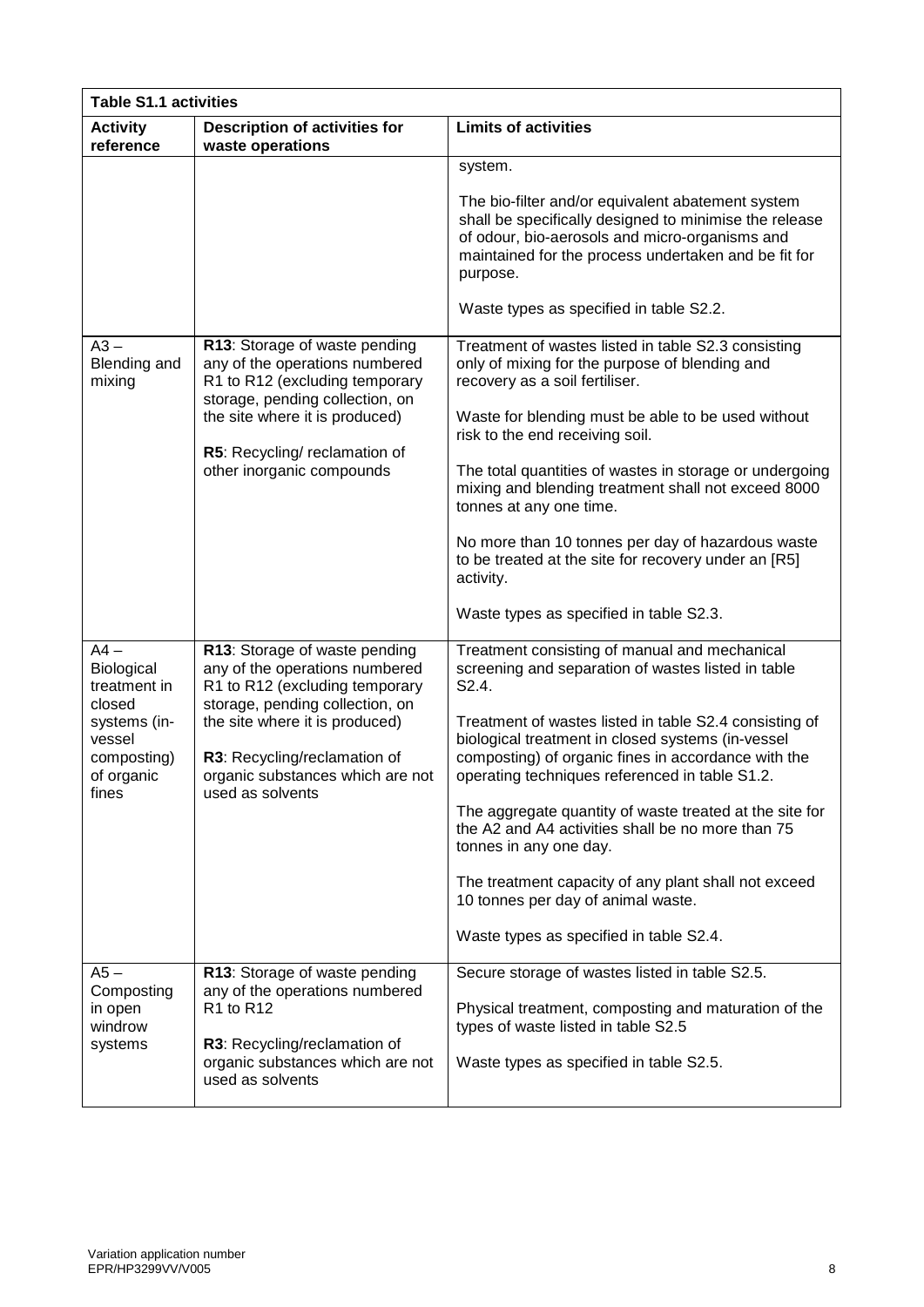| <b>Table S1.2. Operating techniques</b>                    |                                                                                                       |                                |  |
|------------------------------------------------------------|-------------------------------------------------------------------------------------------------------|--------------------------------|--|
| <b>Description</b>                                         | <b>Parts</b>                                                                                          | <b>Date</b><br><b>Received</b> |  |
| Application                                                | Section 3a of part C4 of application form. Guidance on how to<br>comply with environmental permit.    | 03/04/12                       |  |
| Application                                                | Odour management plan – January 2011.                                                                 | 03/04/12                       |  |
| Environmental<br><b>Management System</b><br>$v11.4$ dated | Section 6(i) Waste acceptance & operational procedures for<br>biological treatment of organic fines.  | 22/05/15                       |  |
| 19/5/2015                                                  | Section 7(i) Waste acceptance & operational procedures for<br>biological treatment of road sweepings. |                                |  |
| Supplementary table<br>1.0                                 | Agriorganics - Suppliers of non-source segregated waste. Date:<br>19 June 2015.                       | 19/06/15                       |  |

#### **Maximum quantity**

The total quantity of waste accepted at the site for activity A1 shall be less than 75,000 tonnes per annum

#### **Exclusions**

- Consisting solely or mainly of dusts, powders or loose fibres (this exclusion does not apply to the waste codes: 10 13 12\*, 10 13 13, 19 02 03 and 19 02 04\*)
- Wastes that are in a form which is either sludge or liquid

| <b>Waste code</b> | <b>Description</b>                                                                                                     |
|-------------------|------------------------------------------------------------------------------------------------------------------------|
| 01                | Wastes resulting from exploration, mining, quarrying, and physical and chemical<br>treatment of minerals               |
| 01 01             | wastes from mineral excavation                                                                                         |
| 01 01 01          | wastes from mineral metalliferous excavation                                                                           |
| 01 01 02          | wastes from mineral non-metalliferous excavation                                                                       |
| 01 03             | wastes from physical and chemical processing of metalliferous minerals                                                 |
| 01 03 06          | tailings other than those mentioned in 01 03 04 and 01 03 05                                                           |
| 01 03 09          | red mud from alumina production other than the wastes mentioned in 01 03 10                                            |
| 01 04             | wastes from physical and chemical processing of non-metalliferous minerals                                             |
| 01 04 08          | waste gravel and crushed rocks other than those mentioned in 01 04 07                                                  |
| 01 04 09          | waste sand and clays                                                                                                   |
| 01 04 11          | wastes from potash and rock salt processing other than those mentioned in 01 04 07                                     |
| 01 04 12          | tailings and other wastes from washing and cleaning of minerals other than those<br>mentioned in 01 04 07 and 01 04 11 |
| 01 04 13          | wastes from stone cutting and sawing other than those mentioned in 01 04 07                                            |
| 02                | Wastes from agriculture, horticulture, aquaculture, forestry, hunting and fishing,<br>food preparation and processing  |
| 02 01             | wastes from agriculture, horticulture, aquaculture, forestry, hunting and fishing                                      |
| 02 01 03          | plant-tissue waste                                                                                                     |
| 02 01 04          | waste plastics (except packaging)                                                                                      |
| 02 01 07          | wastes from forestry                                                                                                   |
| 02 01 10          | waste metal                                                                                                            |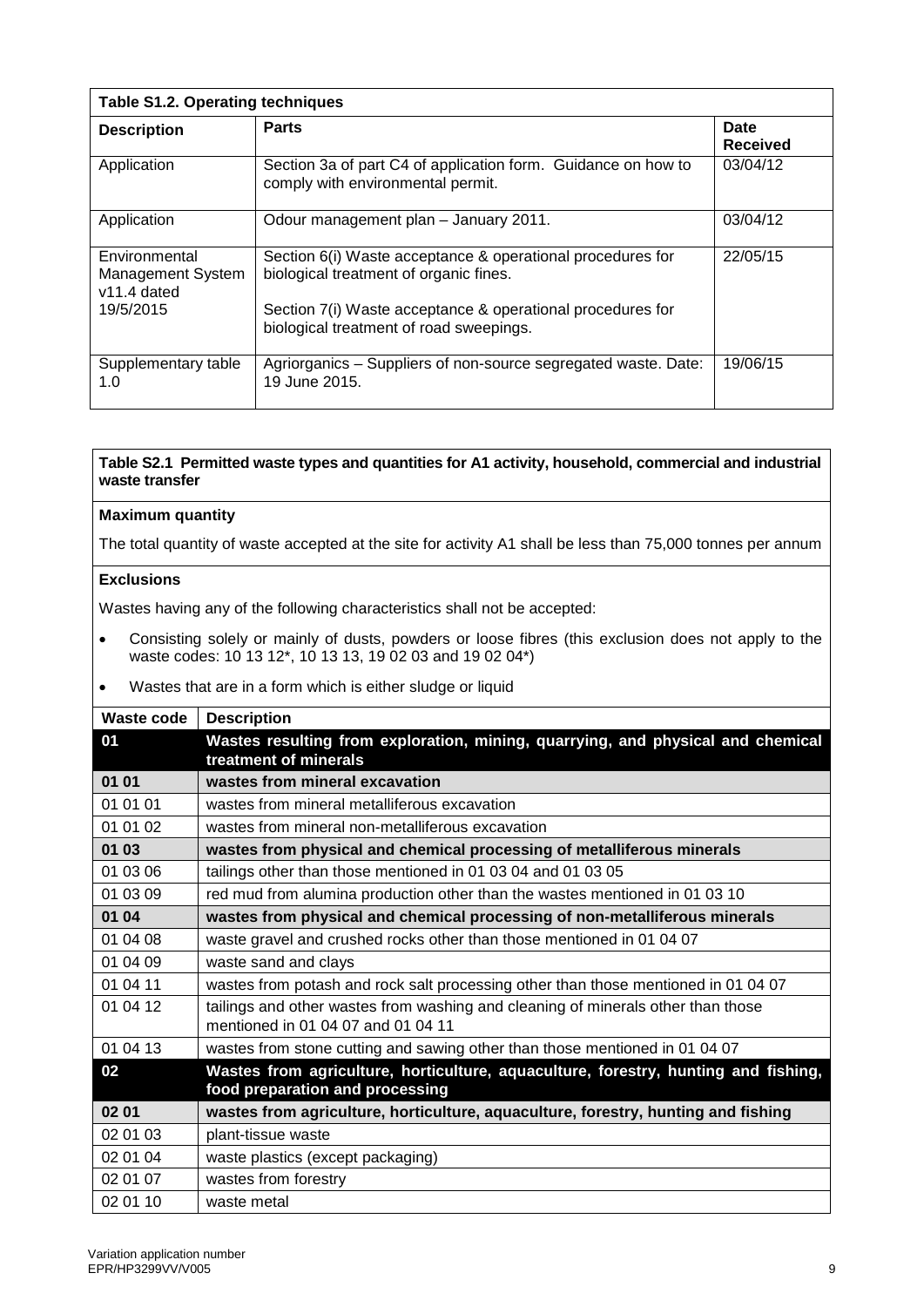#### **Maximum quantity**

The total quantity of waste accepted at the site for activity A1 shall be less than 75,000 tonnes per annum

#### **Exclusions**

- Consisting solely or mainly of dusts, powders or loose fibres (this exclusion does not apply to the waste codes: 10 13 12\*, 10 13 13, 19 02 03 and 19 02 04\*)
- Wastes that are in a form which is either sludge or liquid

| <b>Waste code</b> | <b>Description</b>                                                                                                                                                                                                   |
|-------------------|----------------------------------------------------------------------------------------------------------------------------------------------------------------------------------------------------------------------|
| 02 02             | wastes from the preparation and processing of meat, fish and other foods of<br>animal origin                                                                                                                         |
| 02 02 03          | materials unsuitable for consumption or processing                                                                                                                                                                   |
| 02 03             | wastes from fruit, vegetables, cereals, edible oils, cocoa, coffee, tea and tobacco<br>preparation and processing; conserve production; yeast and yeast extract<br>production, molasses preparation and fermentation |
| 02 03 04          | materials unsuitable for consumption or processing                                                                                                                                                                   |
| 02 04             | wastes from sugar processing                                                                                                                                                                                         |
| 02 04 01          | soil from cleaning and washing beet                                                                                                                                                                                  |
| 02 04 02          | off-specification calcium carbonate                                                                                                                                                                                  |
| 02 05             | wastes from the dairy products industry                                                                                                                                                                              |
| 02 05 01          | materials unsuitable for consumption or processing                                                                                                                                                                   |
| 02 06             | wastes from the baking and confectionery industry                                                                                                                                                                    |
| 02 06 01          | materials unsuitable for consumption or processing                                                                                                                                                                   |
| 02 06 02          | wastes from preserving agents                                                                                                                                                                                        |
| 02 07             | wastes from the production of alcoholic and non-alcoholic beverages (except<br>coffee, tea and cocoa)                                                                                                                |
| 02 07 01          | wastes from washing, cleaning and mechanical reduction of raw materials                                                                                                                                              |
| 02 07 02          | wastes from spirits distillation                                                                                                                                                                                     |
| 02 07 04          | materials unsuitable for consumption or processing                                                                                                                                                                   |
| 03                | Wastes from wood processing and the production of panels and furniture, pulp,<br>paper and cardboard                                                                                                                 |
| 03 01             | wastes from wood processing and the production of panels and furniture                                                                                                                                               |
| 03 01 01          | waste bark and cork                                                                                                                                                                                                  |
| 03 01 05          | sawdust, shavings, cuttings, wood, particle board and veneer other than those mentioned<br>in 03 01 04                                                                                                               |
| 03 03             | wastes from pulp, paper and cardboard production and processing                                                                                                                                                      |
| 03 03 01          | waste bark and wood                                                                                                                                                                                                  |
| 03 03 07          | mechanically separated rejects from pulping of waste paper and cardboard                                                                                                                                             |
| 03 03 08          | wastes from sorting of paper and cardboard destined for recycling                                                                                                                                                    |
| 03 03 10          | fibre rejects, fibre-, filler- and coating-sludges from mechanical separation                                                                                                                                        |
| 04                | Wastes from the leather, fur and textile industries                                                                                                                                                                  |
| 04 01             | wastes from the leather and fur industry                                                                                                                                                                             |
| 04 01 08          | waste tanned leather (blue sheetings, shavings, cuttings, buffing dust) containing<br>chromium                                                                                                                       |
| 04 01 09          | wastes from dressing and finishing                                                                                                                                                                                   |
| 04 02             | wastes from the textile industry                                                                                                                                                                                     |
| 04 02 21          | wastes from unprocessed textile fibres                                                                                                                                                                               |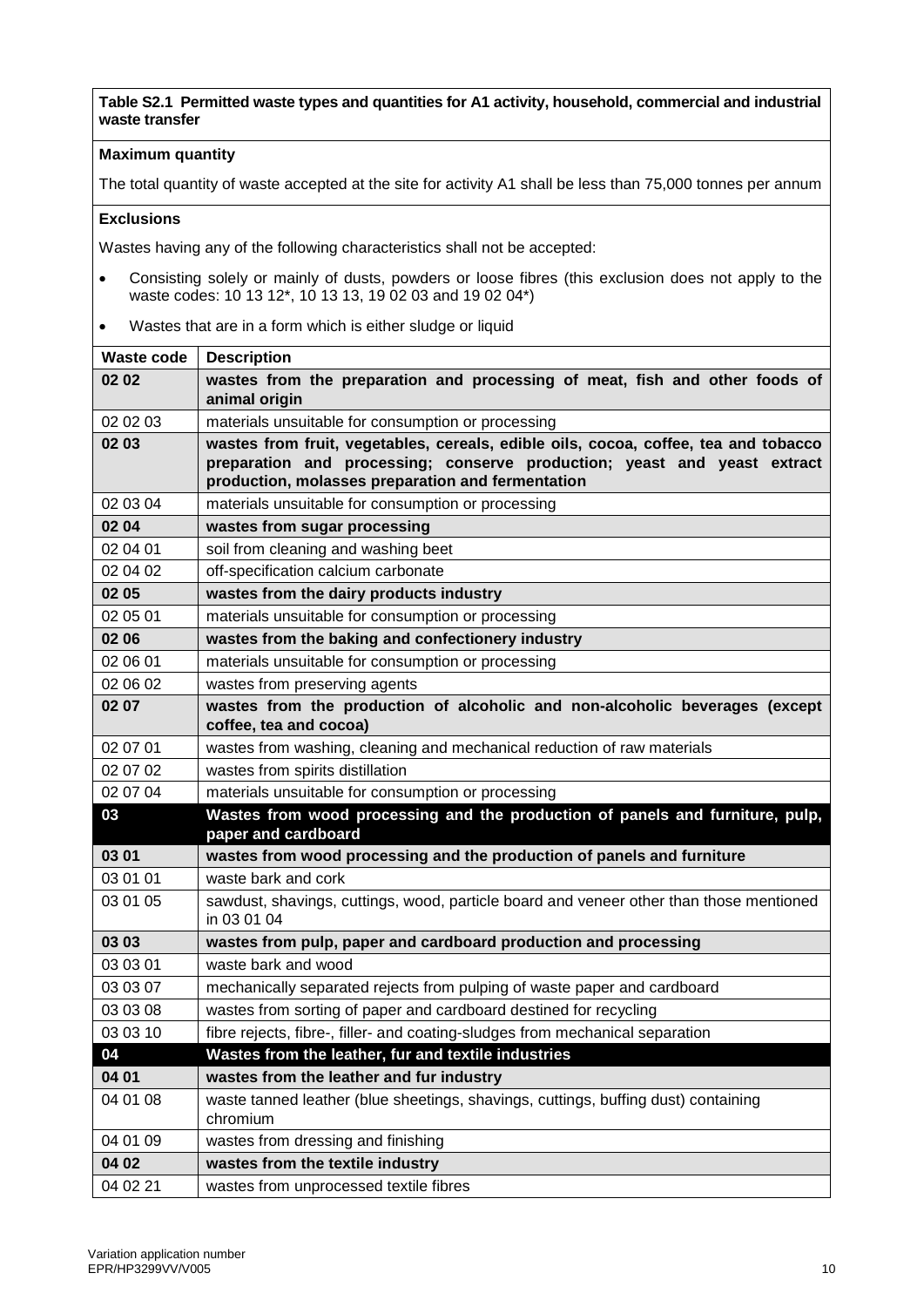#### **Maximum quantity**

The total quantity of waste accepted at the site for activity A1 shall be less than 75,000 tonnes per annum

#### **Exclusions**

- Consisting solely or mainly of dusts, powders or loose fibres (this exclusion does not apply to the waste codes: 10 13 12\*, 10 13 13, 19 02 03 and 19 02 04\*)
- Wastes that are in a form which is either sludge or liquid

| <b>Waste code</b> | <b>Description</b>                                                                              |
|-------------------|-------------------------------------------------------------------------------------------------|
| 04 02 22          | wastes from processed textile fibres                                                            |
| 06                | <b>Wastes from inorganic chemical processes</b>                                                 |
| 06 09             | wastes from the MSFU of phosphorous chemicals and phosphorous chemical<br>processes             |
| 06 09 02          | phosphorous slag                                                                                |
| 06 09 04          | calcium-based reaction wastes other than those mentioned in 06 09 03                            |
| 06 11             | wastes from the manufacture of inorganic pigments and opacificiers                              |
| 06 11 01          | calcium-based reaction wastes from titanium dioxide production                                  |
| 07                | <b>Wastes from organic chemical processes</b>                                                   |
| 07 02             | wastes from the MFSU of plastics, synthetic rubber and man-made fibres                          |
| 07 02 13          | waste plastic                                                                                   |
| 09                | Wastes from the photographic industry                                                           |
| 09 01             | wastes from the photographic industry                                                           |
| 09 01 07          | photographic film and paper containing silver or silver compounds                               |
| 09 01 08          | photographic film and paper free of silver or silver compounds                                  |
| 09 01 10          | single-use cameras without batteries                                                            |
| 09 01 12          | single-use cameras containing batteries other than those mentioned in 09 01 11                  |
| 10                | <b>Wastes from thermal processes</b>                                                            |
| 10 01             | wastes from power stations and other combustion plants (except 19)                              |
| 10 01 01          | bottom ash, slag and boiler dust (excluding boiler dust mentioned in 10 01 04)                  |
| 10 01 05          | Calcium-based reaction wastes from flue-gas desulphurisation in solid form                      |
| 10 01 07          | calcium-based reaction wastes from flue-gas desulphurisation in sludge form                     |
| 10 01 15          | bottom ash, slag and boiler dust from co-incineration other than those mentioned in<br>10 01 14 |
| 10 01 19          | wastes from gas cleaning other than those mentioned in 10 01 05, 10 01 07 and 10 01 18          |
| 10 01 24          | sands from fluidised beds                                                                       |
| 1002              | wastes from the iron and steel industry                                                         |
| 10 02 01          | wastes from the processing of slag                                                              |
| 10 02 02          | unprocessed slag                                                                                |
| 10 02 08          | solid wastes from gas treatment other than those mentioned in 10 02 07                          |
| 10 02 10          | mill scales                                                                                     |
| 10 02 14          | sludges and filter cakes from gas treatment other than those mentioned in 10 02 13              |
| 10 02 15          | other sludges and filter cakes                                                                  |
| 1003              | wastes from aluminium thermal metallurgy                                                        |
| 10 03 02          | anode scraps                                                                                    |
| 10 03 05          | waste alumina                                                                                   |
| 10 03 16          | skimmings other than those mentioned in 10 03 15                                                |
| 10 03 18          | carbon-containing wastes from anode manufacture other than those mentioned in 10 03 17          |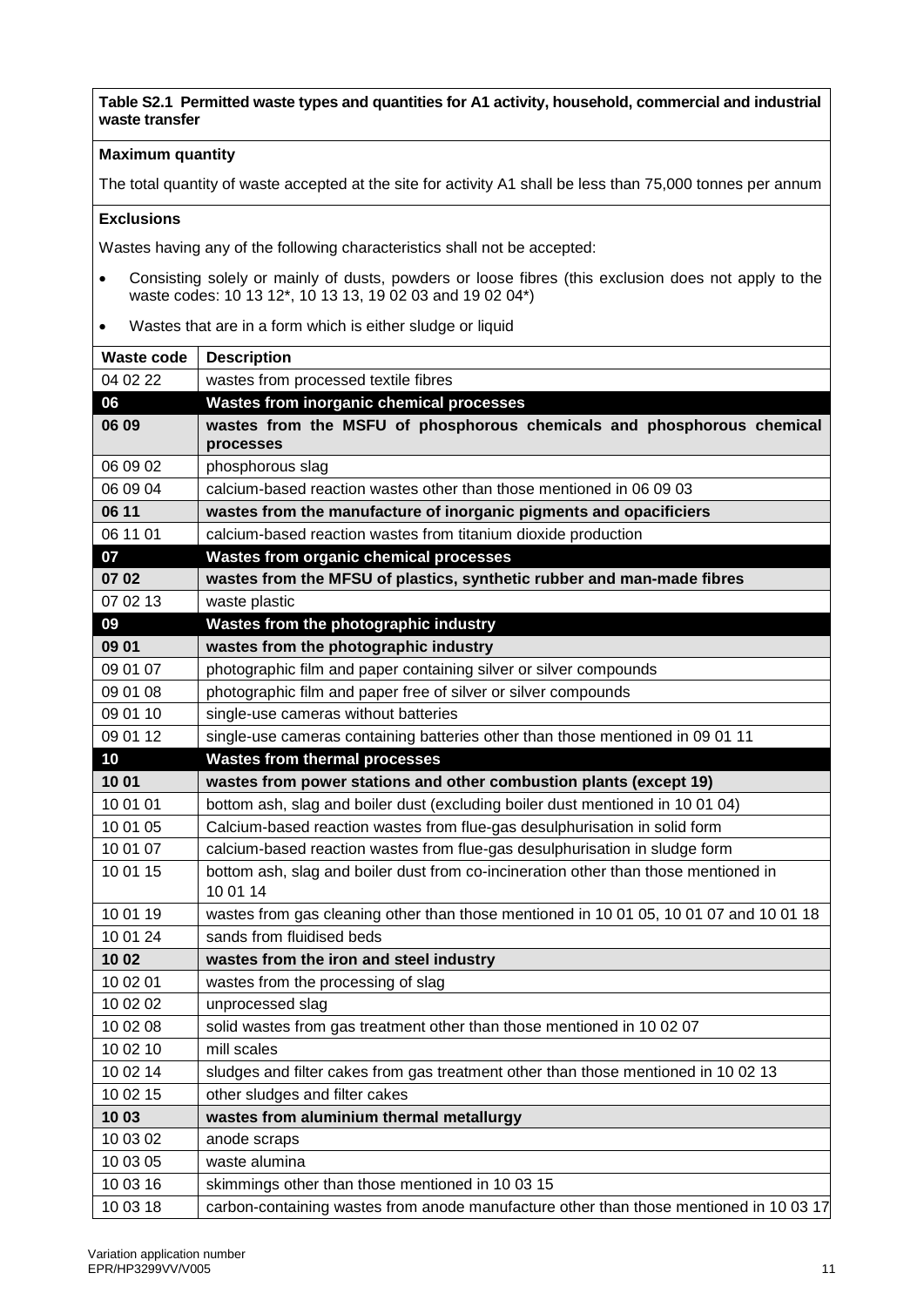#### **Maximum quantity**

The total quantity of waste accepted at the site for activity A1 shall be less than 75,000 tonnes per annum

#### **Exclusions**

- Consisting solely or mainly of dusts, powders or loose fibres (this exclusion does not apply to the waste codes: 10 13 12\*, 10 13 13, 19 02 03 and 19 02 04\*)
- Wastes that are in a form which is either sludge or liquid

| <b>Waste code</b> | <b>Description</b>                                                                                  |
|-------------------|-----------------------------------------------------------------------------------------------------|
| 10 03 24          | solid wastes from gas treatment other than those mentioned in 10 03 23                              |
| 10 03 26          | sludges and filter cakes from gas treatment other than those mentioned in 10 03 25                  |
| 10 03 28          | wastes from cooling-water treatment other than those mentioned in 10 03 27                          |
| 10 03 30          | wastes from treatment of salt slags and black drosses other than those mentioned in                 |
|                   | 10 03 29                                                                                            |
| 10 04             | wastes from lead thermal metallurgy                                                                 |
| 10 04 10          | wastes from cooling-water treatment other than those mentioned in 10 04 09                          |
| 1005              | wastes from zinc thermal metallurgy                                                                 |
| 10 05 01          | slags from primary and secondary production                                                         |
| 10 05 09          | wastes from cooling-water treatment other than those mentioned in 10 05 08                          |
| 10 05 11          | dross and skimmings other than those mentioned in 10 05 10                                          |
| 10 06             | wastes from copper thermal metallurgy                                                               |
| 10 06 01          | slags from primary and secondary production                                                         |
| 10 06 02          | dross and skimmings from primary and secondary production                                           |
| 10 06 10          | wastes from cooling-water treatment other than those mentioned in 10 06 09                          |
| 10 07             | wastes from silver, gold and platinum thermal metallurgy                                            |
| 10 07 01          | slags from primary and secondary production                                                         |
| 10 07 02          | dross and skimmings from primary and secondary production                                           |
| 10 07 03          | solid wastes from gas treatment                                                                     |
| 10 07 05          | sludges and filter cakes from gas treatment                                                         |
| 10 07 08          | wastes from cooling-water treatment other than those mentioned in 10 07 07                          |
| 1008              | wastes from other non-ferrous thermal metallurgy                                                    |
| 10 08 09          | other slags                                                                                         |
| 10 08 11          | dross and skimmings other than those mentioned in 10 08 10                                          |
| 10 08 13          | carbon-containing wastes from anode manufacture other than those mentioned in 10 08 12              |
| 10 08 14          | anode scrap                                                                                         |
| 10 08 18          | sludges and filter cakes from flue-gas treatment other than those mentioned in 10 08 17             |
| 10 08 20          | wastes from cooling-water treatment other than those mentioned in 10 08 19                          |
| 1009              | wastes from casting of ferrous pieces                                                               |
| 10 09 03          | furnace slag                                                                                        |
| 10 09 06          | casting cores and moulds which have not undergone pouring other than those mentioned<br>in 10 09 05 |
| 10 09 08          | casting cores and moulds which have undergone pouring other than those mentioned in<br>10 09 07     |
| 10 09 14          | waste binders other than those mentioned in 10 09 13                                                |
| 10 09 16          | waste crack-indicating agent other than those mentioned in 10 09 15                                 |
| 10 10             | wastes from casting of non-ferrous pieces                                                           |
| 10 10 03          | furnace slag                                                                                        |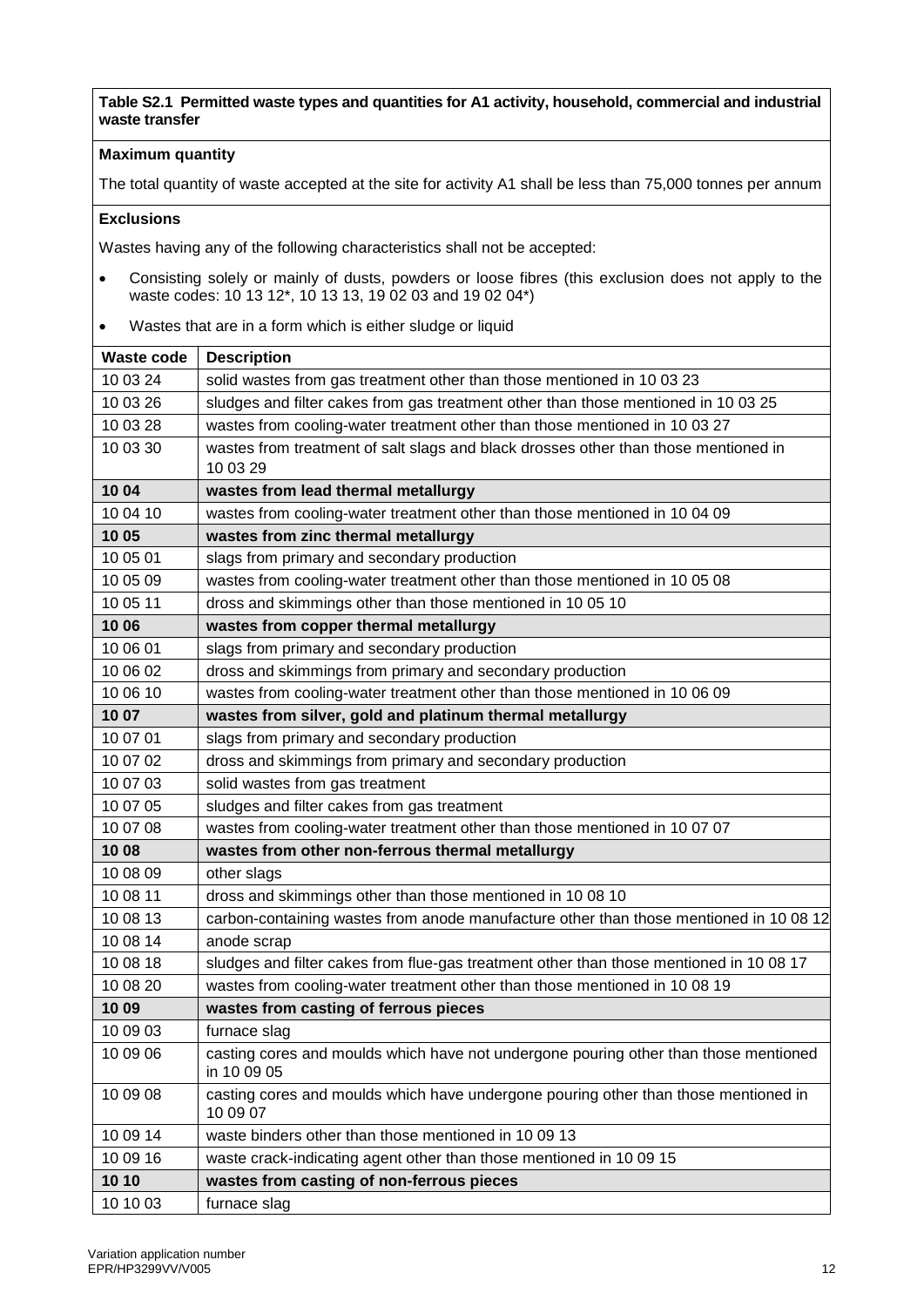#### **Maximum quantity**

The total quantity of waste accepted at the site for activity A1 shall be less than 75,000 tonnes per annum

#### **Exclusions**

- Consisting solely or mainly of dusts, powders or loose fibres (this exclusion does not apply to the waste codes: 10 13 12\*, 10 13 13, 19 02 03 and 19 02 04\*)
- Wastes that are in a form which is either sludge or liquid

| <b>Waste code</b> | <b>Description</b>                                                                                                                    |
|-------------------|---------------------------------------------------------------------------------------------------------------------------------------|
| 10 10 06          | casting cores and moulds which have not undergone pouring, other than those                                                           |
|                   | mentioned in 10 10 05                                                                                                                 |
| 10 10 08          | casting cores and moulds which have undergone pouring, other than those mentioned in<br>10 10 07                                      |
| 10 10 14          | waste binders other than those mentioned in 10 10 13                                                                                  |
| 10 10 16          | waste crack-indicating agent other than those mentioned in 10 10 15                                                                   |
| 10 11             | wastes from manufacture of glass and glass products                                                                                   |
| 10 11 03          | waste glass-based fibrous materials                                                                                                   |
| 10 11 10          | waste preparation mixture before thermal processing, other than those mentioned in<br>10 11 09                                        |
| 10 11 12          | waste glass other than those mentioned in 10 11 11                                                                                    |
| 10 11 16          | solid wastes from flue-gas treatment other than those mentioned in 10 11 15                                                           |
| 10 11 18          | sludges and filter cakes from flue-gas treatment other than those mentioned in 10 11 17                                               |
| 10 12             | wastes from manufacture of ceramic goods, bricks, tiles and construction products                                                     |
| 10 12 01          | waste preparation mixture before thermal processing                                                                                   |
| 10 12 05          | sludges and filter cakes from gas treatment                                                                                           |
| 10 12 06          | discarded moulds                                                                                                                      |
| 10 12 08          | waste ceramics, bricks, tiles and construction products (after thermal processing)                                                    |
| 10 12 10          | solid wastes from gas treatment other than those mentioned in 10 12 09                                                                |
| 10 12 12          | wastes from glazing other than those mentioned in 10 12 11                                                                            |
| 10 13             | wastes from manufacture of cement, lime and plaster and articles and products<br>made from them                                       |
| 10 13 01          | waste preparation mixture before thermal processing                                                                                   |
| 10 13 04          | wastes from calcination and hydration of lime                                                                                         |
| 10 13 07          | sludges and filter cakes from gas treatment                                                                                           |
| 10 13 10          | wastes from asbestos-cement manufacture other than those mentioned in 10 13 09                                                        |
| 10 13 11          | wastes from cement-based composite materials other than those mentioned in 10 13 09<br>and 10 13 10                                   |
| 10 13 12*         | solid wastes from gas treatment containing hazardous substances (wastes from cement<br>kiln production process only)                  |
| 10 13 13          | solid wastes from gas treatment other than those mentioned in 10 13 12                                                                |
| 10 13 14          | waste concrete and concrete sludge                                                                                                    |
| 11                | Wastes from chemical surface treatment and coating of metals and other materials;<br>non-ferrous hydro-metallurgy                     |
| 11 01             | wastes from chemical surface treatment and coating of metals and other materials                                                      |
|                   | (for example galvanic processes, zinc coating processes, pickling processes,<br>etching, phosphating, alkaline degreasing, anodising) |
| 11 01 10          | sludges and filter cakes other than those mentioned in 11 01 09                                                                       |
| 11 01 14          | degreasing wastes other than those mentioned in 11 01 13                                                                              |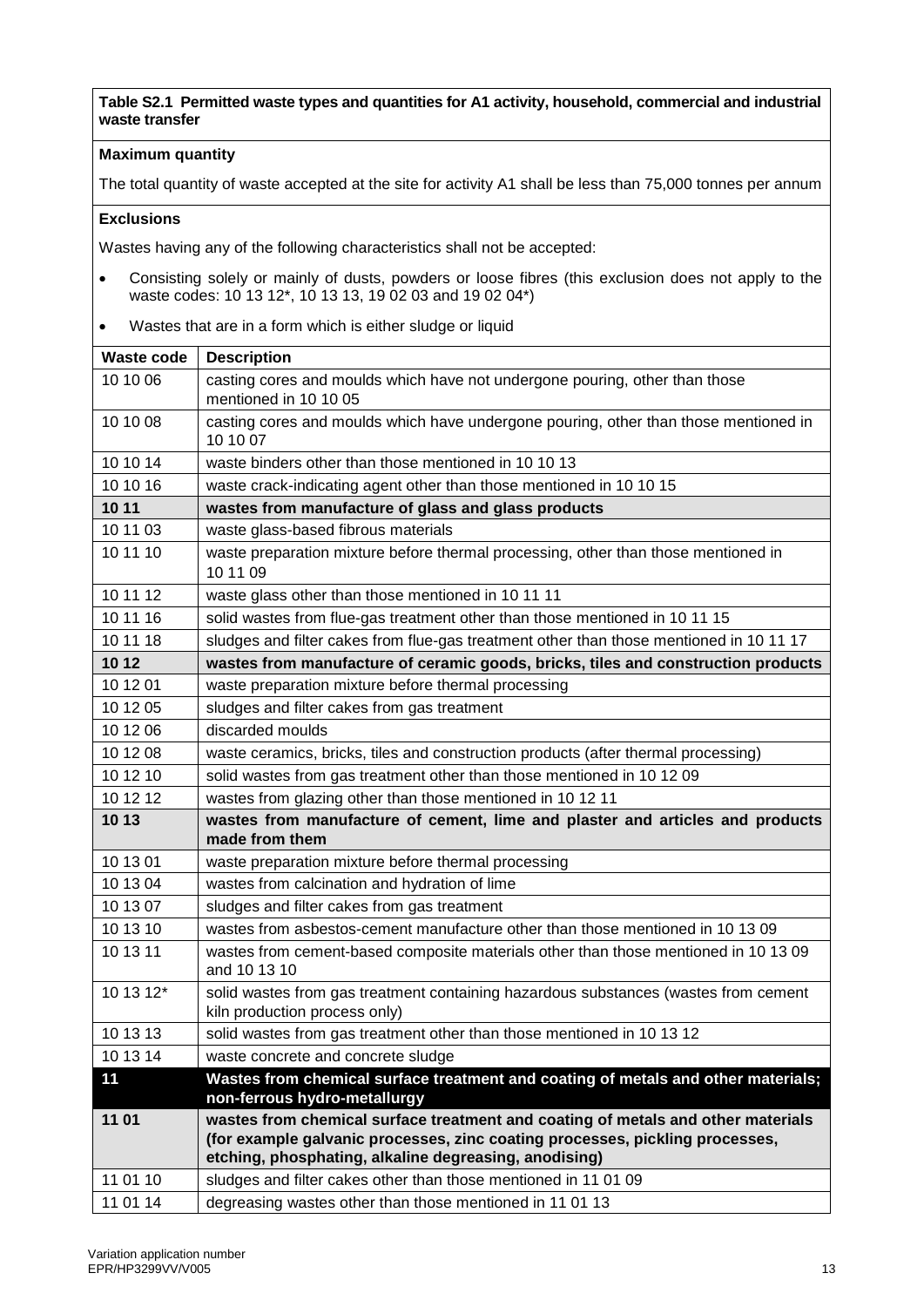#### **Maximum quantity**

The total quantity of waste accepted at the site for activity A1 shall be less than 75,000 tonnes per annum

#### **Exclusions**

- Consisting solely or mainly of dusts, powders or loose fibres (this exclusion does not apply to the waste codes: 10 13 12\*, 10 13 13, 19 02 03 and 19 02 04\*)
- Wastes that are in a form which is either sludge or liquid

| <b>Waste code</b> | <b>Description</b>                                                                                                                                                                                       |
|-------------------|----------------------------------------------------------------------------------------------------------------------------------------------------------------------------------------------------------|
| 11 02             | wastes from non-ferrous hydrometallurgical processes                                                                                                                                                     |
| 11 02 03          | wastes from the production of anodes for aqueous electrolytical processes                                                                                                                                |
| 11 02 06          | wastes from copper hydrometallurgical processes other than those mentioned in 11 02 05                                                                                                                   |
| 11 05             | wastes from hot galvanising processes                                                                                                                                                                    |
| 11 05 01          | hard zinc                                                                                                                                                                                                |
| 11 05 02          | zinc ash                                                                                                                                                                                                 |
| 12                | Wastes from shaping and physical and mechanical surface treatment of metals and<br>plastics                                                                                                              |
| 1201              | wastes from shaping and physical and mechanical surface treatment of metals and<br>plastics                                                                                                              |
| 12 01 01          | ferrous metal filings and turnings                                                                                                                                                                       |
| 12 01 03          | non-ferrous metal filings and turnings                                                                                                                                                                   |
| 12 01 05          | plastics shavings and turnings                                                                                                                                                                           |
| 12 01 13          | welding wastes                                                                                                                                                                                           |
| 12 01 17          | waste blasting material other than those mentioned in 1201 16                                                                                                                                            |
| 12 01 21          | spent grinding bodies and grinding materials other than those mentioned in 12 01 20                                                                                                                      |
| 15                | Waste packaging; absorbents, wiping cloths, filter materials and protective<br>clothing not otherwise specified                                                                                          |
| 15 01             | packaging (including separately collected municipal packaging waste)                                                                                                                                     |
| 15 01 01          | paper and cardboard packaging                                                                                                                                                                            |
| 15 01 02          | plastic packaging                                                                                                                                                                                        |
| 15 01 03          | wooden packaging                                                                                                                                                                                         |
| 15 01 04          | metallic packaging                                                                                                                                                                                       |
| 15 01 05          | composite packaging                                                                                                                                                                                      |
| 15 01 06          | mixed packaging                                                                                                                                                                                          |
| 15 01 07          | glass packaging                                                                                                                                                                                          |
| 15 01 09          | textile packaging                                                                                                                                                                                        |
| 15 02             | absorbents, filter materials, wiping cloths and protective clothing                                                                                                                                      |
| 15 02 03          | absorbents, filter materials, wiping cloths and protective clothing other than those<br>mentioned in 15 02 02                                                                                            |
| 16                | Wastes not otherwise specified in the list                                                                                                                                                               |
| 16 01             | end-of-life vehicles from different means of transport (including off-road<br>machinery) and wastes from dismantling of end-of-life vehicles and vehicle<br>maintenance (except 13, 14, 16 06 and 16 08) |
| 16 01 03          | end-of-life tyres                                                                                                                                                                                        |
| 16 02             | wastes from electrical and electronic equipment                                                                                                                                                          |
| 16 02 14          | discarded equipment other than those mentioned in 16 02 09 to 16 02 13                                                                                                                                   |
| 16 02 16          | components removed from discarded equipment other than those mentioned in 16 02 15                                                                                                                       |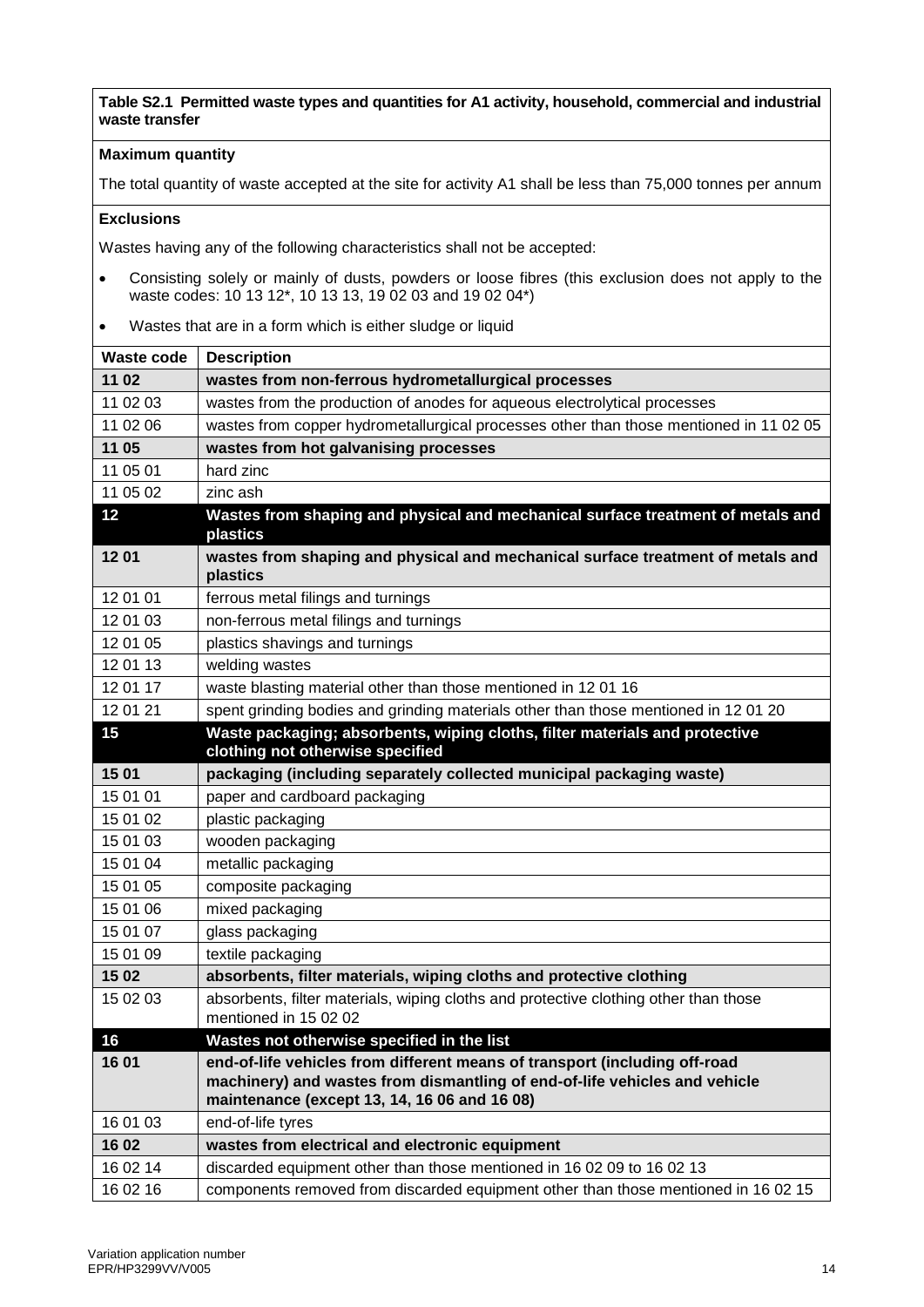#### **Maximum quantity**

The total quantity of waste accepted at the site for activity A1 shall be less than 75,000 tonnes per annum

#### **Exclusions**

- Consisting solely or mainly of dusts, powders or loose fibres (this exclusion does not apply to the waste codes: 10 13 12\*, 10 13 13, 19 02 03 and 19 02 04\*)
- Wastes that are in a form which is either sludge or liquid

| <b>Waste code</b> | <b>Description</b>                                                                                            |
|-------------------|---------------------------------------------------------------------------------------------------------------|
| 16 03             | off-specification batches and unused products                                                                 |
| 16 03 04          | inorganic wastes other than those mentioned in 16 03 03                                                       |
| 16 03 06          | organic wastes other than those mentioned in 16 03 05                                                         |
| 16 06             | batteries and accumulators                                                                                    |
| 16 06 04          | alkaline batteries (except 16 06 03)                                                                          |
| 16 06 05          | other batteries and accumulators                                                                              |
| 16 11             | waste linings and refractories                                                                                |
| 16 11 02          | carbon-based linings and refractories from metallurgical processes others than those<br>mentioned in 16 11 01 |
| 16 11 04          | other linings and refractories from metallurgical processes other than those mentioned in<br>16 11 03         |
| 16 11 06          | linings and refractories from non-metallurgical processes others than those mentioned in<br>16 11 05          |
| 17                | Construction and demolition wastes (including excavated soil from contaminated<br>sites)                      |
| 1701              | concrete, bricks, tiles and ceramics                                                                          |
| 17 01 01          | concrete                                                                                                      |
| 17 01 02          | bricks                                                                                                        |
| 17 01 03          | tiles and ceramics                                                                                            |
| 17 01 07          | mixtures of concrete, bricks, tiles and ceramics other than those mentioned in 17 01 06                       |
| 1702              | wood, glass and plastic                                                                                       |
| 17 02 01          | wood                                                                                                          |
| 17 02 02          | glass                                                                                                         |
| 17 02 03          | plastic                                                                                                       |
| 1703              | bituminous mixtures, coal tar and tarred products                                                             |
| 17 03 02          | bituminous mixtures other than those mentioned in 17 03 01                                                    |
| 1704              | metals (including their alloys)                                                                               |
| 17 04 01          | copper, bronze, brass                                                                                         |
| 17 04 02          | aluminium                                                                                                     |
| 17 04 03          | lead                                                                                                          |
| 17 04 04          | zinc                                                                                                          |
| 17 04 05          | iron and steel                                                                                                |
| 17 04 06          | tin                                                                                                           |
| 17 04 07          | mixed metals                                                                                                  |
| 17 04 11          | cables other than those mentioned in 17 04 10                                                                 |
| 1705              | soil (including excavated soil from contaminated sites), stones and dredging spoil                            |
| 17 05 04          | soil and stones other than those mentioned in 17 05 03                                                        |
| 17 05 08          | track ballast other than those mentioned in 17 05 07                                                          |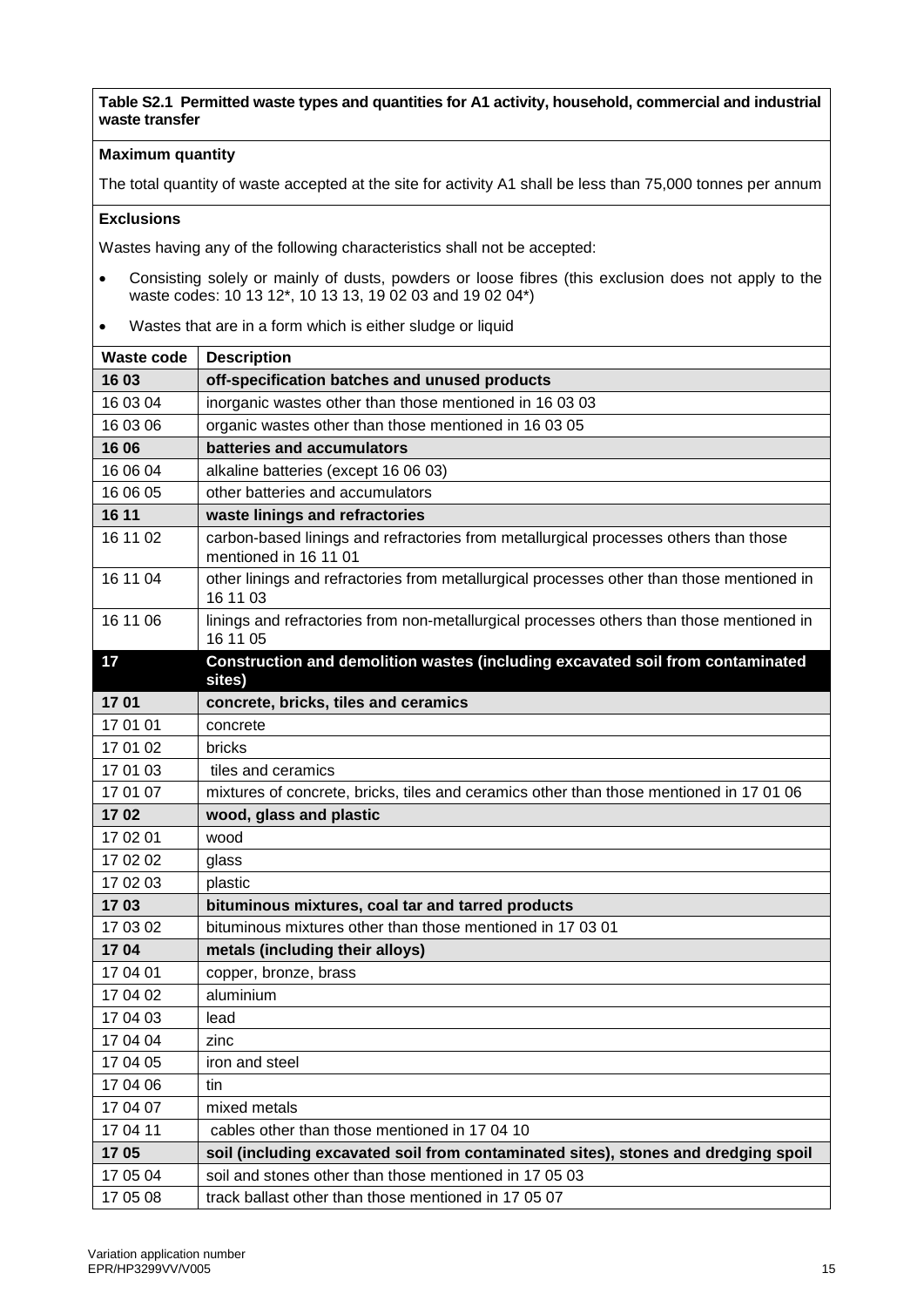#### **Maximum quantity**

The total quantity of waste accepted at the site for activity A1 shall be less than 75,000 tonnes per annum

#### **Exclusions**

- Consisting solely or mainly of dusts, powders or loose fibres (this exclusion does not apply to the waste codes: 10 13 12\*, 10 13 13, 19 02 03 and 19 02 04\*)
- Wastes that are in a form which is either sludge or liquid

| <b>Waste code</b> | <b>Description</b>                                                                                                                                                            |
|-------------------|-------------------------------------------------------------------------------------------------------------------------------------------------------------------------------|
| 1706              | insulation materials and asbestos-containing construction materials                                                                                                           |
| 17 06 04          | insulation materials other than those mentioned in 17 06 01 and 17 06 03                                                                                                      |
| 1708              | gypsum-based construction material                                                                                                                                            |
| 17 08 02          | gypsum-based construction materials other than those mentioned in 17 08 01                                                                                                    |
| 1709              | other construction and demolition wastes                                                                                                                                      |
| 17 09 04          | mixed construction and demolition wastes other than those mentioned in 17 09 01, 17 09<br>02 and 17 09 03                                                                     |
| 19                | Wastes from waste management facilities, off-site waste water treatment plants<br>and the preparation of water intended for human consumption and water for<br>industrial use |
| 1901              | wastes from incineration or pyrolysis of waste                                                                                                                                |
| 19 01 02          | ferrous materials removed from bottom ash                                                                                                                                     |
| 19 01 12          | bottom ash and slag other than those mentioned in 19 01 11                                                                                                                    |
| 19 01 18          | pyrolysis wastes other than those mentioned in 1901 17                                                                                                                        |
| 19 01 19          | sands from fluidised beds                                                                                                                                                     |
| 1902              | wastes from physico/chemical treatments of waste (including dechromatation,<br>decyanidation, neutralisation)                                                                 |
| 19 02 03          | premixed wastes composed only of non-hazardous wastes                                                                                                                         |
| 19 02 04*         | cement kiln dust and by-pass dust from cement kilns conditioned with water only                                                                                               |
| 19 02 10          | combustible wastes other than those mentioned in 190208 and 190209                                                                                                            |
| 1904              | vitrified waste and wastes from vitrification                                                                                                                                 |
| 19 04 01          | vitrified waste                                                                                                                                                               |
| 1905              | wastes from aerobic treatment of solid wastes                                                                                                                                 |
| 19 05 01          | non-composted fraction of municipal and similar wastes                                                                                                                        |
| 19 05 02          | non-composted fraction of animal and vegetable waste                                                                                                                          |
| 19 05 03          | off-specification compost                                                                                                                                                     |
| 19 12             | wases from the mechanical treatment of waste (for example sorting, crushing,<br>compacting, pelletising) not otherwise specified                                              |
| 19 12 01          | paper and cardboard                                                                                                                                                           |
| 19 12 02          | ferrous metal                                                                                                                                                                 |
| 19 12 03          | non-ferrous metal                                                                                                                                                             |
| 19 12 04          | plastic and rubber                                                                                                                                                            |
| 19 12 05          | glass                                                                                                                                                                         |
| 19 12 07          | wood other than that mentioned in 19 12 06                                                                                                                                    |
| 19 12 08          | textiles                                                                                                                                                                      |
| 19 12 09          | minerals (for example sand, stones)                                                                                                                                           |
| 19 12 10          | combustible waste (refuse derived fuel)                                                                                                                                       |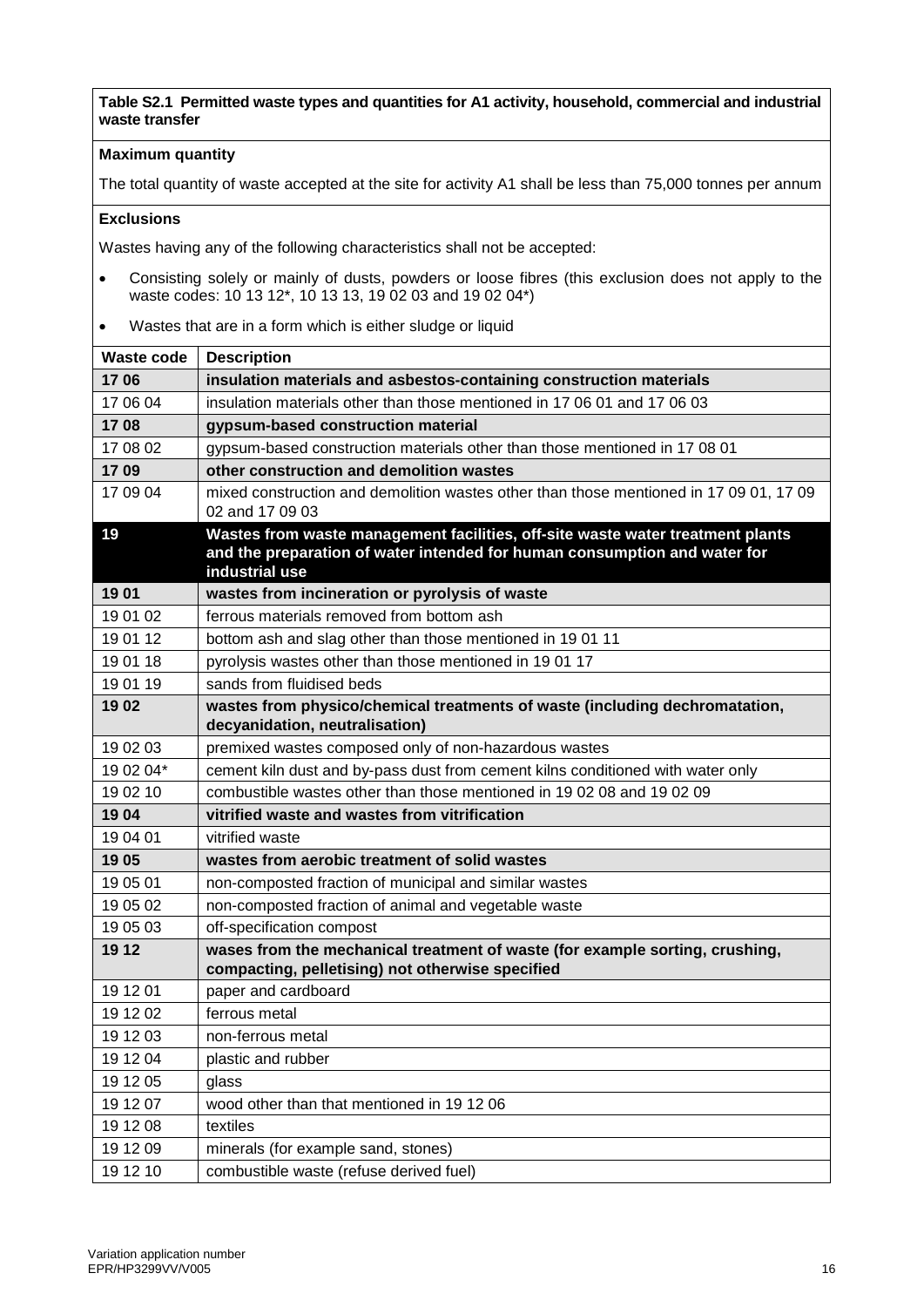#### **Maximum quantity**

The total quantity of waste accepted at the site for activity A1 shall be less than 75,000 tonnes per annum

#### **Exclusions**

- Consisting solely or mainly of dusts, powders or loose fibres (this exclusion does not apply to the waste codes: 10 13 12\*, 10 13 13, 19 02 03 and 19 02 04\*)
- Wastes that are in a form which is either sludge or liquid

| <b>Waste code</b> | <b>Description</b>                                                                    |
|-------------------|---------------------------------------------------------------------------------------|
| 19 13             | wastes from soil and groundwater remediation                                          |
| 19 13 02          | solid wastes from soil remediation other than those mentioned in 19 13 01             |
| 20                | Municipal wastes (household waste and similar commercial, industrial and              |
|                   | institutional wastes) including separately collected fractions                        |
| 20 01             | separately collected fractions (except 15 01)                                         |
| 20 01 01          | paper and cardboard                                                                   |
| 20 01 02          | glass                                                                                 |
| 20 01 08          | biodegradable kitchen and canteen waste                                               |
| 20 01 10          | clothes                                                                               |
| 20 01 11          | textiles                                                                              |
| 20 01 34          | batteries and accumulators other than those mentioned in 2001 33                      |
| 20 01 36          | discarded electrical and electronic equipment other than those mentioned in 20 01 21, |
|                   | 20 01 23 and 20 01 35                                                                 |
| 20 01 38          | wood other than that mentioned in 20 01 37                                            |
| 20 01 39          | plastics                                                                              |
| 20 01 40          | metals                                                                                |
| 20 01 41          | wastes from chimney sweeping                                                          |
| 20 02             | garden and park wastes (including cemetery waste)                                     |
| 20 02 01          | biodegradable waste                                                                   |
| 20 02 02          | soil and stones                                                                       |
| 20 03             | other municipal wastes                                                                |
| 20 03 01          | mixed municipal waste                                                                 |
| 20 03 02          | waste from markets                                                                    |
| 20 03 03          | street-cleaning residues                                                              |
| 20 03 07          | bulky waste                                                                           |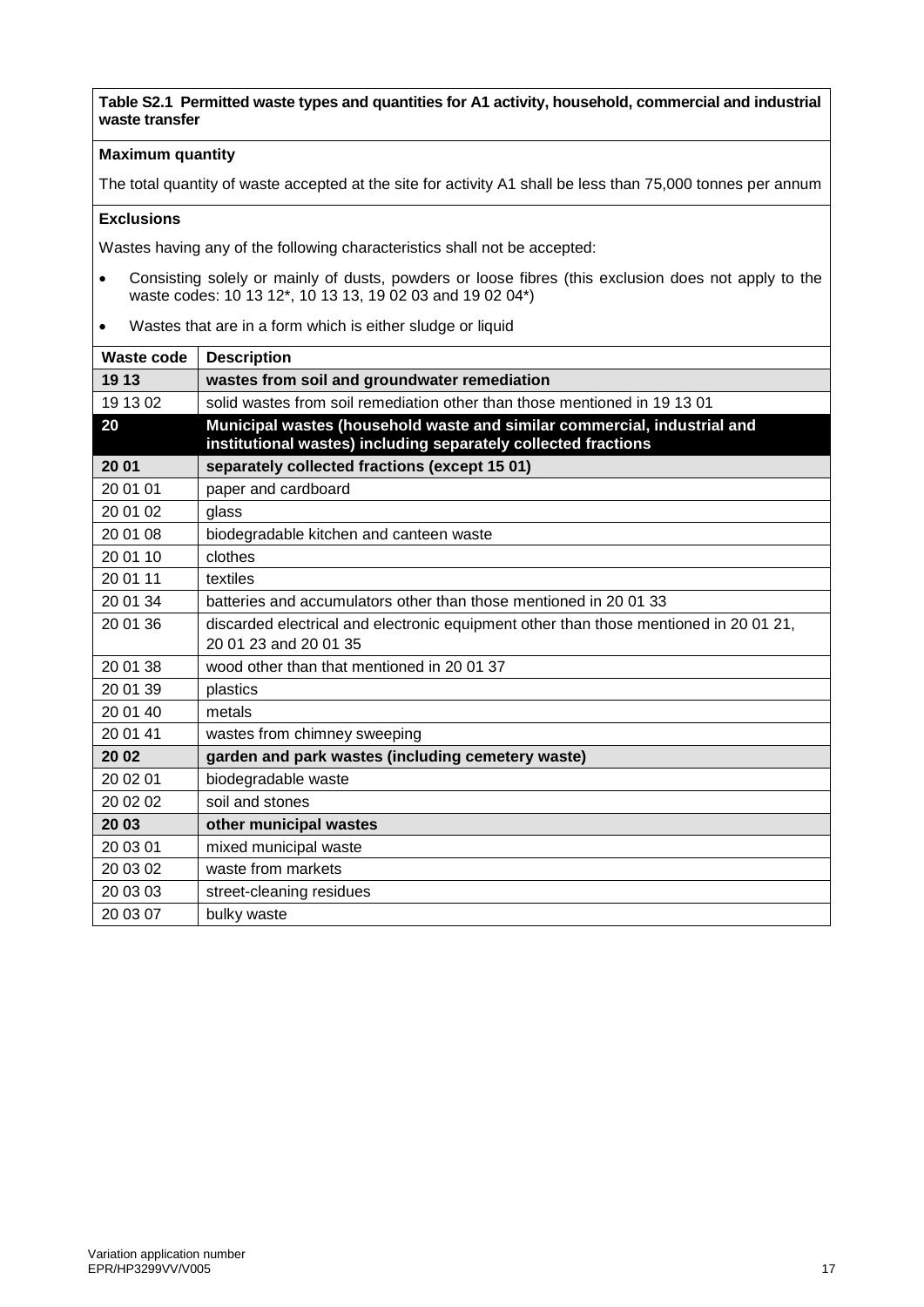#### **Table S2.3 Permitted waste types and quantities for activity A3 blending and mixing process**

#### **Maximum quantity**

The total quantity of waste accepted at the site for activity A3 shall be less than 16,000 tonnes per annum

| <b>Waste code</b> | <b>Description</b>                                                                                                                                                            |
|-------------------|-------------------------------------------------------------------------------------------------------------------------------------------------------------------------------|
| 10                | <b>Wastes from thermal processes</b>                                                                                                                                          |
| 10 13             | wastes from manufacture of cement, lime and plaster and articles and products<br>made from them                                                                               |
| 10 13 12*         | solid wastes from gas treatment containing hazardous substances (wastes from cement<br>kiln production process only)                                                          |
| 10 13 13          | solid wastes from gas treatment other than those mentioned in 10 13 12                                                                                                        |
| 19                | Wastes from waste management facilities, off-site waste water treatment plants<br>and the preparation of water intended for human consumption and water for<br>industrial use |
| 1902              | wastes from physico/chemical treatments of waste (including dechromatation,<br>decyanidation, neutralisation)                                                                 |
| 19 02 03          | cement kiln dust and by-pass dust from cement kilns conditioned with water only                                                                                               |
| 19 02 04*         | cement kiln dust and by-pass dust from cement kilns conditioned with water only                                                                                               |
| 19 02 04*         | premixed wastes composed of at least one hazardous waste (meat and bone meal ash<br>only)                                                                                     |

#### **Table S2.4 Permitted waste types and quantities for activity A4 biological treatment in closed systems (in-vessel composting) of organic fines**

#### **Maximum quantity**

The total quantity of waste accepted at the site for activity A4 shall be less than 20,000 tonnes per annum

#### **Exclusions**

Wastes having any of the following characteristics shall not be accepted:

Hazardous wastes

Wastes containing treated wood

Wastes containing wood-preserving agents or other biocides

Wastes containing persistent organic pollutants

Wastes containing Japanese Knotweed

| <b>Waste Code</b> | Description                                                                                                                                                                                             |
|-------------------|---------------------------------------------------------------------------------------------------------------------------------------------------------------------------------------------------------|
| 19                | Wastes from waste management facilities, off-site waste water treatment plants and<br>the preparation of water intended for human consumption and water for industrial<br>use                           |
| 19 12             | wastes from the mechanical treatment of waste (for example sorting, crushing,<br>compacting, pelletising) not otherwise specified                                                                       |
| 19 12 12          | other wastes (including mixtures of materials) from mechanical treatment of wastes other<br>than those mentioned in 19 12 11 in accordance with the operating techniques as<br>referenced in table S1.2 |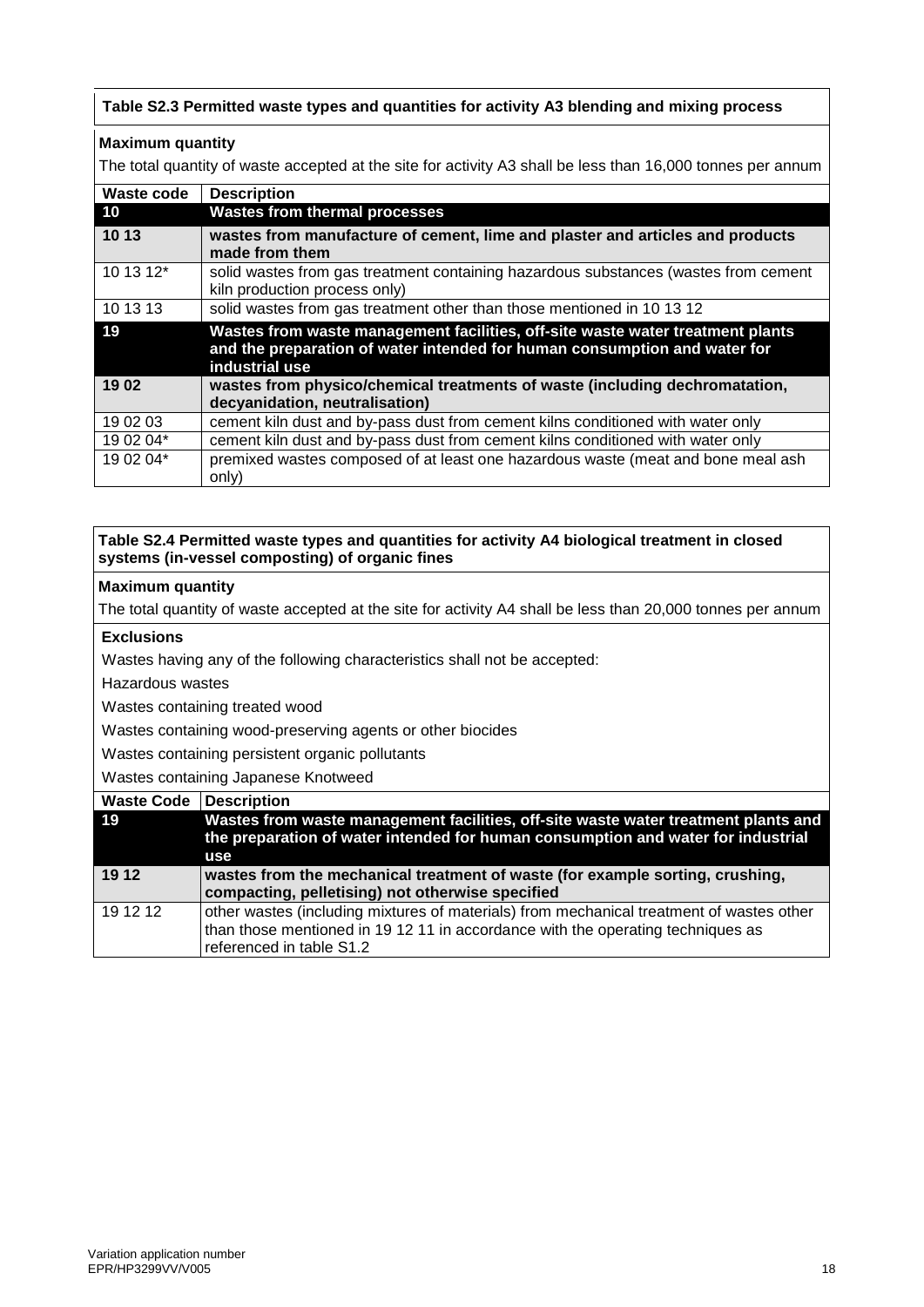#### **Table S2.5 Permitted waste types and quantities for activity A5 open windrow composting**

#### **Maximum quantity**

The total quantity of waste accepted at the site for activity A5 shall be less than 20,000 tonnes per annum

#### **Exclusions**

Wastes having any of the following characteristics shall not be accepted:

Wastes consisting solely or mainly of dusts, powders or loose fibres

Wastes that are in the form of a liquid

Hazardous wastes

Wastes containing PAHs not in accordance with Table S1.2. Operating techniques (Environmental Management System)

| <b>Waste Code Description</b> |                                                                                                                                                                                                       |
|-------------------------------|-------------------------------------------------------------------------------------------------------------------------------------------------------------------------------------------------------|
| 19                            | Wastes from waste management facilities, off-site waste water treatment plants and<br>the preparation of water intended for human consumption and water for industrial<br>use                         |
| 19 12                         | wastes from the mechanical treatment of waste (for example, sorting, crushing,<br>compacting, pelletising) not otherwise specified                                                                    |
| 19 12 12                      | other wastes (including mixtures of materials) from mechanical treatment of wastes other<br>than those mentioned in 19 12 11 (consisting of the organic fraction of road sweepings<br>coded 20 03 03) |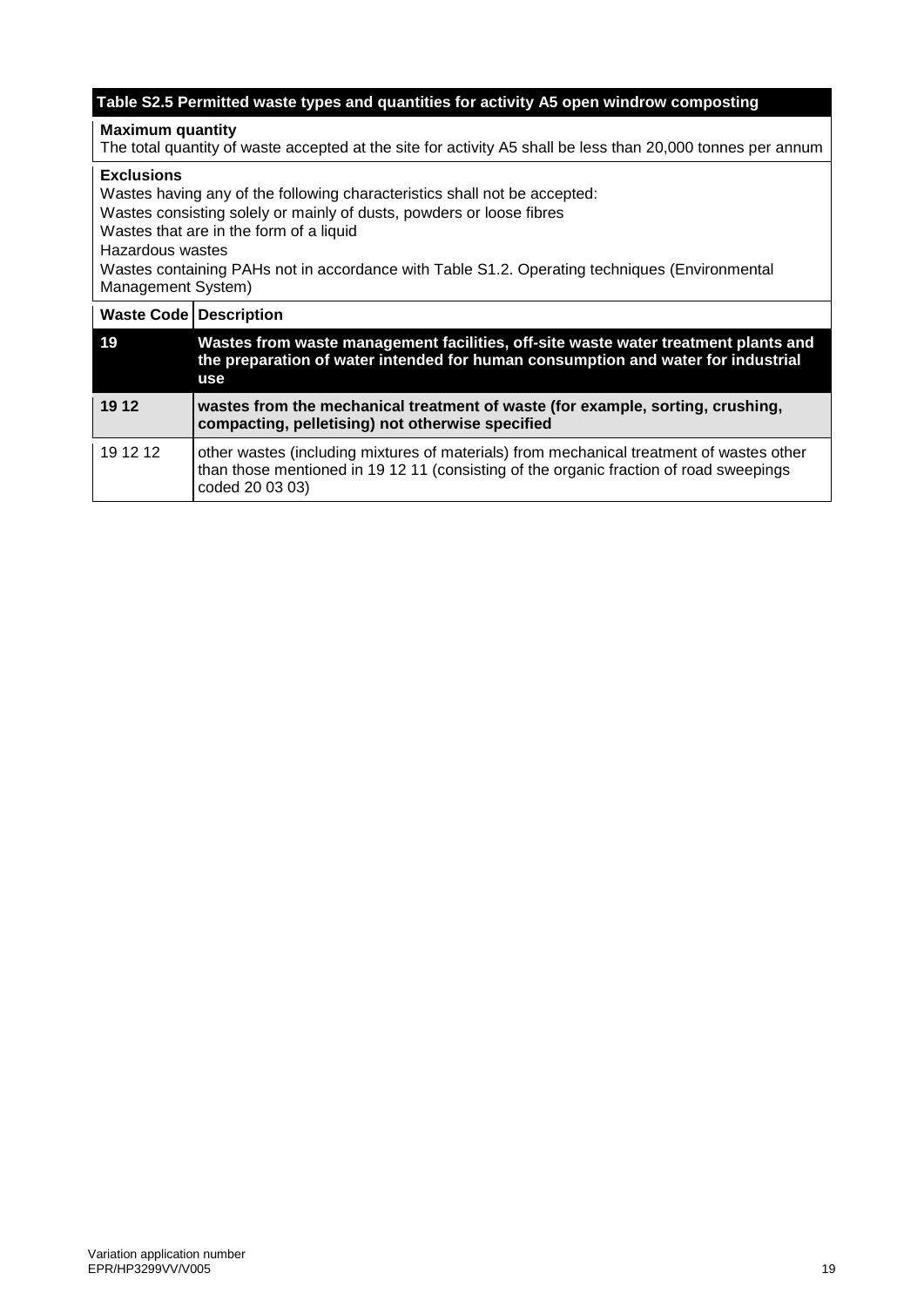# **Schedule 6 - Interpretation**

*"accident"* means an accident that may result in pollution.

*"Annex I"* means Annex I to Directive 2008/98/EC of the European Parliament and of the Council of on waste.

*"Annex II"* means Annex II to Directive 2008/98/EC of the European Parliament and of the Council of on waste.

*"application"* means the application for this permit, together with any additional information supplied by the operator as part of the application and any response to a notice served under Schedule 5 to the EP Regulations.

*"authorised officer"* means any person authorised by the Environment Agency under section 108(1) of The Environment Act 1995 to exercise, in accordance with the terms of any such authorisation, any power specified in section 108(4) of that Act*.*

*"bioaerosol threshold limits"* means the maximum acceptable bioaerosol concentrations at the nearest sensitive receptor, or at an equivalent distance downwind of the composting operations, which are attributable to the composting operations. The maximum acceptable concentrations are respectively 300, 1000 and 500 CFU m-3 for gram-negative bacteria, total bacteria and *Aspergillus fumigatus*,

*"building"* means a construction that has the objective of providing sheltering cover and minimising emissions of noise, particulate matter, odour and litter.

*"compost"* means solid particulate material that is the result of composting, which has been *sanitised* and *stabilised*, and which confers beneficial effects when added to soil, used as a component of growing media or used in another way in conjunction with plants.

*"composting"* means the biological decomposition of organic materials, under conditions that are predominantly aerobic and that allow the development of thermophilic temperatures as a result of biologically produced heat.

*"D*" means a disposal operation provided for in Annex I to Directive 2008/98/EC of the European Parliament and of the Council on waste.

*"emissions to land"* includes emissions to groundwater.

*"EP Regulations"* means The Environmental Permitting (England and Wales) Regulations SI 2010 No.675 and words and expressions used in this permit which are also used in the Regulations have the same meanings as in those Regulations.

*"emissions of substances not controlled by emission limits"* means emissions of substances to air, water or land from the activities, either from the emission points specified in schedule 3 or from other localised or diffuse sources, which are not controlled by an emission **or background concentration** limit.

*"groundwater"* means all water, which is below the surface of the ground in the saturation zone and in direct contact with the ground or subsoil.

*"Hazardous waste" has the meaning given in the Hazardous Waste (England and Wales) Regulations 2005 (as amended).*

*"Industry Standard Protocol"* means "A standardised protocol for the monitoring of bioaerosols at open composting facilities" published by the Association for Organics Recycling and developed in conjunction with the Environment Agency.

"*List of Wastes*" means the list of wastes established by Commission Decision 2000/532/EC replacing Decision 94/3/EC establishing a list of wastes pursuant to Article 1(a) of Council Directive 75/442/EEC on waste and Council Decision 94/904/EC establishing a list of hazardous waste pursuant to Article 1(4) of Council Directive 91/689/EEC on hazardous waste, as amended from time to time.

*"maturation"* means a stage when by agitating and turning the compost it no longer results in reheating and the monitored temperature falls to ambient without the compost being too dry or anaerobic. Phytotoxins that are formed during the 'active' composting phase are metabolised by micro-organisms, which will result in the final material not being harmful to plants. This usually coincides with drop in pH toward neutral, and the conversion of ammonia into nitrates and recolonisation of beneficial micro-organisms. The maturation phase may need active management by turning to prevent the material becoming anaerobic.